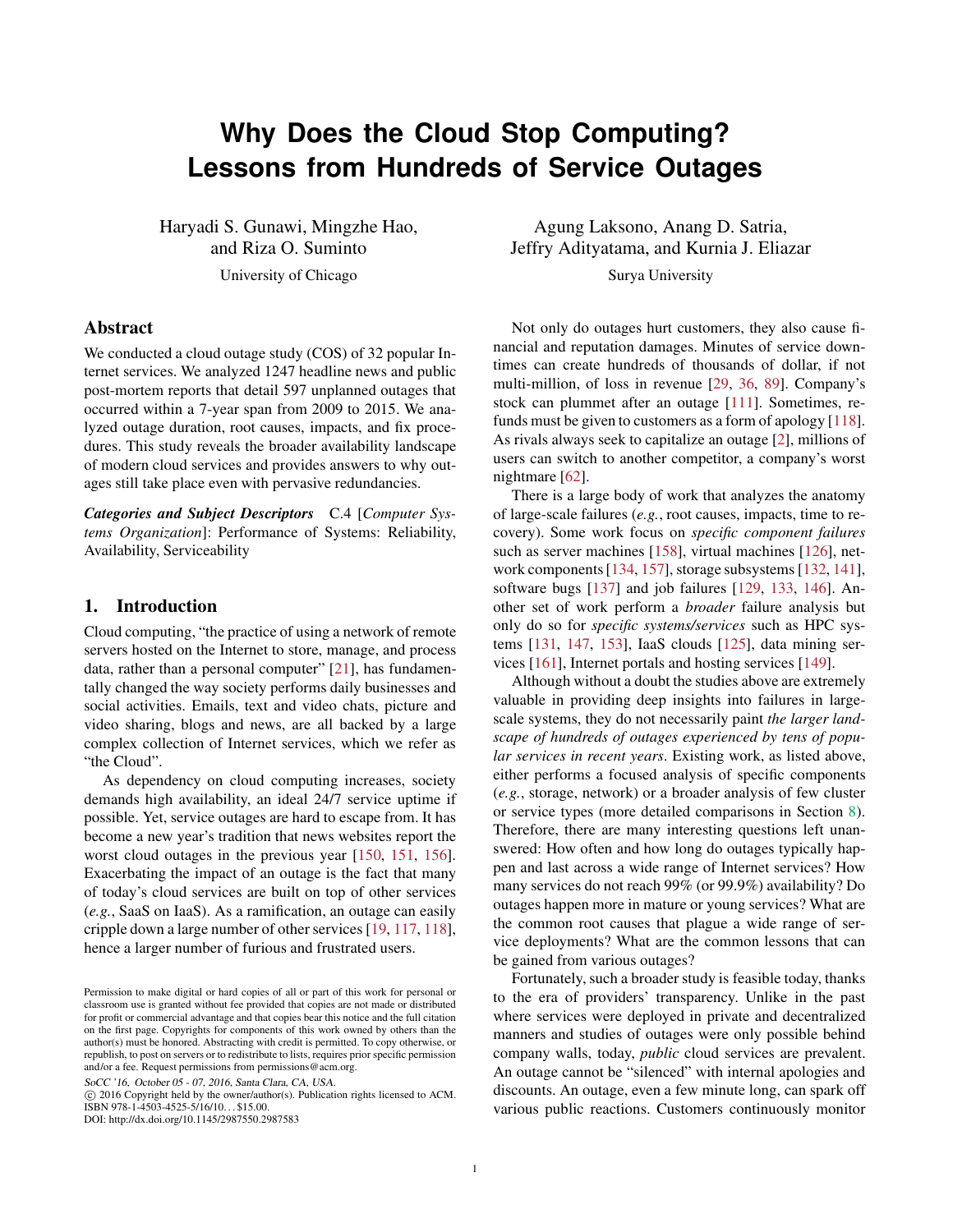| Category              | <b>Service Names</b>                      |  |  |  |  |  |  |
|-----------------------|-------------------------------------------|--|--|--|--|--|--|
| <b>CH</b> : Chat      | Blackberry Messenger, Google Hangouts,    |  |  |  |  |  |  |
|                       | Skype, WeChat, WhatsApp                   |  |  |  |  |  |  |
| $EC: E-Comm.$         | Amazon.com, Ebay                          |  |  |  |  |  |  |
| ML: Email             | GMail, Hotmail, Yahoo Mail                |  |  |  |  |  |  |
| <b>GM</b> : Game      | PS Network, Xbox Live                     |  |  |  |  |  |  |
| <b>PA</b> : PaaS/JaaS | Amazon EBS, EC2, and RDS, Google Ap-      |  |  |  |  |  |  |
|                       | pengine, Microsoft Azure, Rackspace       |  |  |  |  |  |  |
| <b>SA</b> : SaaS      | Google Docs, Office365, Salesforce        |  |  |  |  |  |  |
| <b>SC</b> : Social    | Facebook, Google Plus, Instagram, Twitter |  |  |  |  |  |  |
| <b>DT:</b> Storage    | Apple iCloud, Box, Dropbox, Google        |  |  |  |  |  |  |
|                       | Drive, Microsoft SkyDrive                 |  |  |  |  |  |  |
| VD: Video             | Netflix, Youtube                          |  |  |  |  |  |  |

<span id="page-1-0"></span>Table 1. List of cloud services. *The table lists the 32 Internet services we study. When presenting availability metrics, we anonymize service names with category abbreviation and an integer ID. For example, a service labeled CH2 represents one of the chat services (in random order).*

and time the outage, which in turn leads to *headline news*. Furthermore, as public cloud services are scrutinized more ever than before, cloud providers must provide transparency in the form of open, detailed, and accountable *post-mortem reports*. It is common that these reports are written in hundreds to thousands of words [\[16,](#page-12-5) [48,](#page-12-6) [63](#page-13-2), [85](#page-13-3)]. These sources of information are the two untapped information we leverage uniquely in our work.

## 1.1 Cloud Outage Study (COS)

We conducted a cloud outage study of 32 popular cloud services including chat, e-commerce, email, game, IaaS, PaaS, SaaS, social, storage, and video services (Table [1\)](#page-1-0). We collected and analyzed a total of *1247 headline news* and *public post-mortem reports* that detail *597 unplanned outages* that occurred within a *7-year span* from 2009 to 2015. Unlike other studies, our methodology in using public news as our dataset is relatively unique. In our work, a "service outage" implies an unavailability of full or partial features of the service that impacts all or a significant number of users in such a way that the outage is reported publicly.

From outage headline news and post-mortem reports, we manually extract "outage metadata" such as outage duration (downtime), root causes, impacts, and fix procedures. We further break them into 13 root causes, 6 impacts, and 8 fix procedures (Table [2\)](#page-2-0). One valuable information in our dataset is the outage duration; 69% of outages are reported with downtime information. This allows us to quantify the overall availability of modern cloud services and analyze which root causes have longer impacts. We store the 1247 links and 3249 outage metadata tags in Cloud Outage Study database (COSDB), which we release publicly for others to use (downloadable from [\[1\]](#page-12-7)).

This broad study also raises a perplexing question: *even with pervasive redundancies, why do outages still take place?* That is, as the principle of no single point of failure (No-SPoF) via redundancies has been preached extensively, redundant components are deployed pervasively in many levels of hardware and software stack. Yet, outages are still inevitable. Is there another "hidden" single point of failure? Studying hundreds of outages in tens of services reveal a common thread. We find that the No-SPOF principle is not merely about redundancies, but also about the *perfection* of failure recovery *chain*: complete failure detection, flawless failover code, and working backup components. Although this recovery chain sounds straightforward, we observe numerous outages caused by an imperfection in one of the steps. We find cases of missing or incorrect failure detection that do not activate failover mechanisms, buggy failover code that cannot transfer control to backup systems, and cascading bugs and coincidental multiple failures that cause backup systems to also fail.

In the following sections, we first present our methodology  $(\S2)$  $(\S2)$ , findings on availability  $(\S3)$  $(\S3)$ , and observations on the hidden sources of SPOF (§[4\)](#page-4-0). We then present in detail the individual outage root causes  $(\S5)$  $(\S5)$ , impacts and fix procedures (§[6\)](#page-9-0). Finally, we discuss the pros and cons of our methodology (§[7\)](#page-9-1) and our unique contributions compared to other related work  $(\S 8)$  $(\S 8)$ .

# <span id="page-1-1"></span>2. Methodology

Goals: Our main goal is to collect and analyze public reports of cloud outages, categorize them, and finally provide qualitative and quantitative analysis. Our second goal in to collect all of them in a single place, COSDB, so that other researchers in their respective areas can easily use the outage metadata in COSDB for motivational references or further statistical studies.

Dataset: We chose 32 popular cloud services as listed in Table [1.](#page-1-0) We picked services from diverse categories such as chat, e-commerce, email, game, PaaS/IaaS, SaaS, social media, data storage, and video sharing services. To search for outages of these services, we utilized search engines such as google.com and bing.com and typed the following query: "serviceName outage month year", for every month and year between January 2009 to December 2015 (a total of 7 years). We then read the first 30 search hits. At the end, we gathered 1247 unique links that describe 597 outages.

Outage Metadata (Tagging): For every outage, we read between 1 to 12 (2 on average) sources of information. This is necessary because outage information can be scattered (*e.g.*, some articles report the outage duration while the others only report the root cause). As there is no standardization of outage reports, we must manually extract the *outage metadata* including the outage duration (downtime), root causes, im-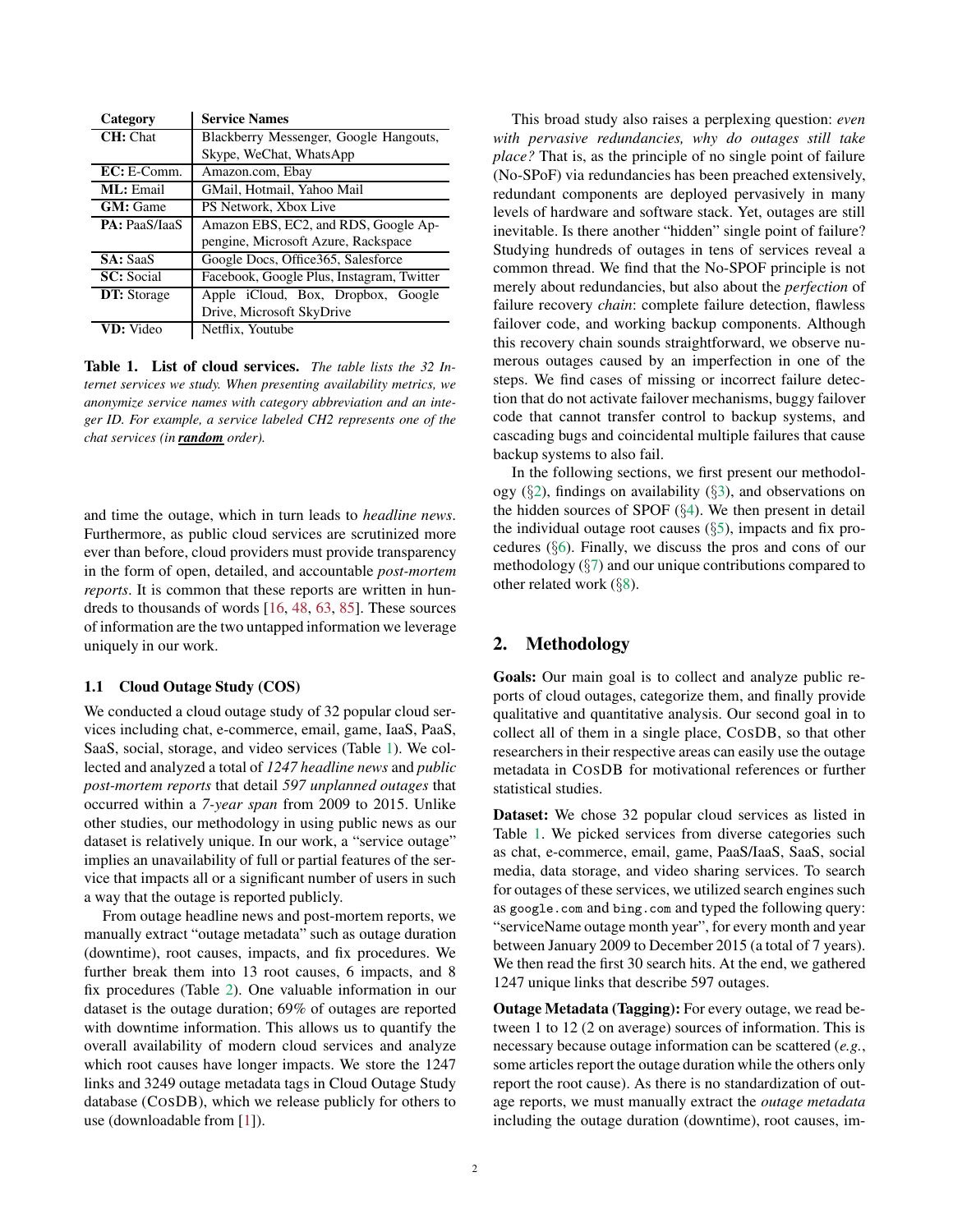| <b>Metadata</b> | <b>Sub-classification Tags</b>     |  |  |  |  |  |  |
|-----------------|------------------------------------|--|--|--|--|--|--|
| Root causes     | BUGS, CONFIG, CROSS, HARDWARE,     |  |  |  |  |  |  |
|                 | HUMAN, LOAD, NATDIS, NET-          |  |  |  |  |  |  |
|                 | WORK, POWER, STORAGE, SECURITY,    |  |  |  |  |  |  |
|                 | SERVER, UPGRADE, and UNKNOWN       |  |  |  |  |  |  |
| Impacts         | FULLOUTAGE, OPFAIL, PERFOR-        |  |  |  |  |  |  |
|                 | MANCE, LOSS, STALE, and SECURITY   |  |  |  |  |  |  |
| Fixes           | ADDRESOURCES, FIXHW, FIXSW,        |  |  |  |  |  |  |
|                 | FIXCONFIG, RESTART, RESTORE-       |  |  |  |  |  |  |
|                 | DATA, ROLLBACKSW, NOTHING, and     |  |  |  |  |  |  |
|                 | <b>UNKNOWN</b>                     |  |  |  |  |  |  |
| Downtime        | Reported (in minutes/hours) or un- |  |  |  |  |  |  |
|                 | known                              |  |  |  |  |  |  |
| Type            | Planned or unplanned outages       |  |  |  |  |  |  |
| Scope           | List of other services affected    |  |  |  |  |  |  |

<span id="page-2-0"></span>Table 2. Outage metadata. *The table lists outage metadata that we manually extracted from public news and post-mortem reports. We use the term "fix procedures" as opposed to "recovery" to differentiate the built-in failure recovery mechanisms and the manual outage fix procedures.*

pacts, fix procedures, and nature of outage (planned vs. unplanned). Table [2](#page-2-0) shows the outage metadata and the subclassification tags. We performed this entire study in the last one year. For high tagging accuracy, each outage is reviewed multiple times by at least four authors of this paper.

We also note that root causes are sometimes described vaguely. For example, "due to a configuration problem" can imply software bugs corrupting the configuration or operators setting a wrong configuration. With this in mind, we do *not* speculate but rather only add tags based on concrete information; in this example, we only use CONFIG, but not BUGS or HUMAN.

COSDB: The product of our data collection and classification is stored in COSDB (downloadable from [\[1\]](#page-12-7)), a set of raw text files, data mining scripts and graph utilities. COSDB contains 597 outage descriptions, 1247 links, and 3249 outage metadata tags.

Terms and Definitions: In this paper, a *service outage* implies an *unplanned* unavailability of full or partial features of the service that affect all or a significant number of users in such as way that the outage is reported publicly. The "Impacts" row in Table [2](#page-2-0) details the different types of outages. A full service outage is labeled as FULLOUTAGE. For partial service unavailability, we *exclude* failures of "non-essential" operations (*e.g.*, profile picture update, background image change), However, if the partial failures involve essential operations (*e.g.*, login, payment, search), we consider them an outage, labeled with OPFAIL. Data loss (LOSS) and staleness (STALE), and late deliveries (PERFORMANCE) that lead to loss of productivity are also considered an outage.

How long an outage lasts is represented by *downtime* (*e.g.*, in hours). We use *annual service uptime* (*e.g.*, 99%) based on the total downtime per year experienced by the service, per the outage definition above. This measurement could be different from other standards.

Presentations: When we present downtime/uptime metrics, we anonymize service names and use service labels (*e.g.*, CH2) as described in Table [1](#page-1-0) (see "Disclaimers" below). To allow readers to easily use outages examples from this paper without downloading COSDB, we cite some interesting links (*e.g.*, [\[17](#page-12-8)]). As the reference section is longer than usual, we make it shorter by embedding the news/reports' hyperlinks behind the "[\(link\)](http://aws.amazon.com/message/67457/)" text.

While typical failure datasets mainly contain quantitative failure metadata, our dataset uniquely contains *qualitative* outage descriptions, which we believe are valuable to summarize. Therefore, while many other work  $(\S 8)$  $(\S 8)$  focus on statistical findings, the writing style of this paper focuses more on qualitatively summarizing why outages happen.<sup>1</sup>

Disclaimers: As availability is a sensitive matter to service providers, it is important for us to make several disclaimers. First, our study is not meant to discredit any service. Readers should take the high-level lessons but prevent themselves to compare service uptimes (*e.g.*, X is better than Y). For this reason, we anonymize service names (*e.g.*, CH2) when presenting numerical findings. Second, the more popular a service is, the more attention its outages will gather, hence more headlines. In fact, more popular services tend to be more transparent and provide detailed reports that we could learn from. For this reason, again, readers should not use this paper to claim a service is better than others. The pros and cons of our methodology will be presented in Section [7.](#page-9-1)

# <span id="page-2-1"></span>3. Availability

This section presents our quantitative analysis of cloud service availability. Specifically, we discuss annual outage count, service downtime/uptime, and correlation between outages and service maturity. We note that as our dataset is not complete (not all outages are reported publicly; §[7\)](#page-9-1), our findings below can be considered as "minimum" values.

## 3.1 Annual Outage Count

Figure [1a](#page-3-0) shows the annual outage count (number of *unplanned* outages per year) between 2009-2015 for every service in our study. As mentioned before  $(\S2)$  $(\S2)$ , we exclude planned maintenance and failures of non-essential operations. The thin (blue) line in Figure [2a](#page-3-1) plots the distribution

<sup>&</sup>lt;sup>1</sup> We humbly do not attempt to provide suggestions to address every outage problem (although our research group addresses some part of the problems [\[130,](#page-14-11) [136](#page-14-12), [140](#page-14-13), [143](#page-15-11)[–145,](#page-15-12) [155](#page-15-13)]), but rather we focus on summarizing the lessons which we hope can be valuable to the larger cloud community.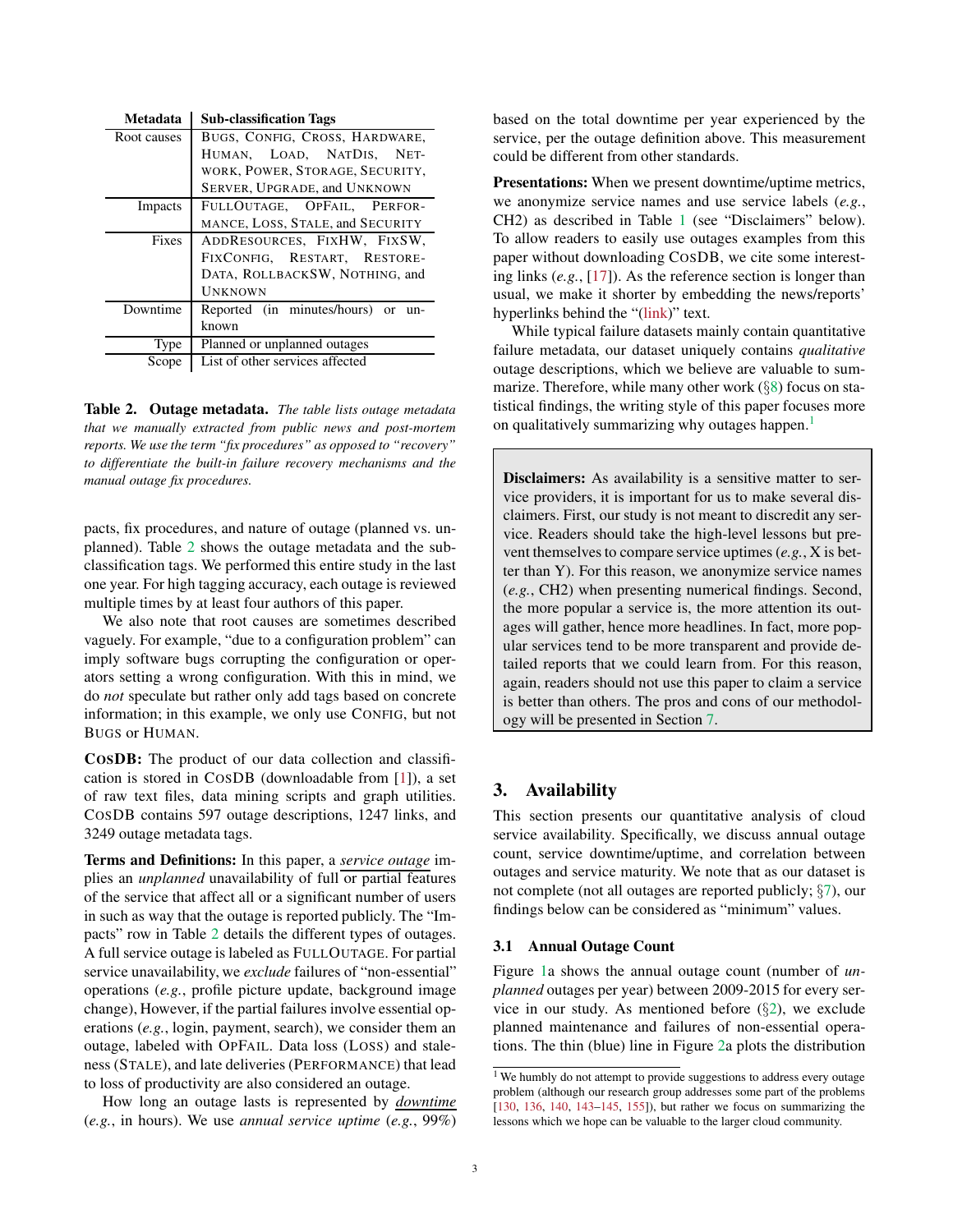

<span id="page-3-0"></span>Figure 1. Annual outage count and downtime. *The top and bottom figures show the annual outage count and downtime (in hours) for every service in our study respectively. SC4 has 23 annual outage count, mostly come from the company's press releases (showing their high transparency).*

of the average annual outage count across the 32 services. Almost 50% of the services in our study experienced at least 3 outages per year on average.

Since average numbers hide the "worst year" in which a service experienced a high number of outages, we also plot the outage count distribution from the *worst year* (between 2009-2015) of every service, shown by the thick (red) line in Figure [1a](#page-3-0). In their worst years, almost half of the services experienced at least 4 outages. The distribution also has a long tail; 25% of services (y=0.75) suffered at least 8 outages in their worst years.

#### 3.2 Annual Service Downtime/Uptime

69% of outages are reported with downtime information. Within this population, Figure [1b](#page-3-0) shows the average annual downtime (in hours) for every service. In Figure [2b](#page-3-1), the thin (blue) line plots the distribution. The figure also plots two vertical lines that represent 99% (2-nine) and 99.9% (threenine) service uptime (*i.e.*, not more than 88 and 8.8 hours of annual downtime respectively). On average across the six years, 2 services (6%) do not reach 99% uptime and 25 services (78%) do not reach 99.9% uptime. If we consider only the worst year from each service (the thick red line), 10 services (31%) do not reach two-nine uptime and 27 services (84%) do not reach three-nine uptime. These numbers can be



<span id="page-3-1"></span>Figure 2. Outage count and downtime distribution. *The left and right figures show outage count and downtime distributions respectively. The thin blue line in the left and right figures plot the CDF of the annual datapoints in Figure [1a](#page-3-0) and [1b](#page-3-0) respectively. The thick red line shows the distribution from the services' worst years.*

considered the "minimum" as not all outages are reported in public reports and not all that are reported include downtime information. The Utopia of five-nine uptime (five minutes of annual downtime) is still far to reach.

## 3.3 Outage and Service Maturity

The next question we ask is: does service maturity help? That is, do outages happen less frequently in mature services? To answer this, Figure [3a](#page-4-1) shows the outage count in every year ('09-'15) bucketed by service age. For example, in 2014, there are 24 outages occurred in total from 9-year old services. With the same bucketing approach, Figure [3b](#page-4-1) shows the total downtime in hours. For example, in 2014, there are 267 hours of downtime collectively from 17-year old services. The outage numbers from young services are relatively small; we postulate that large mature services gain more public attention. Overall, the two tables show that outages can happen in any service regardless of its maturity. In fact, as a service becomes more mature and popular, it needs to handle more users and complexity tends to increase.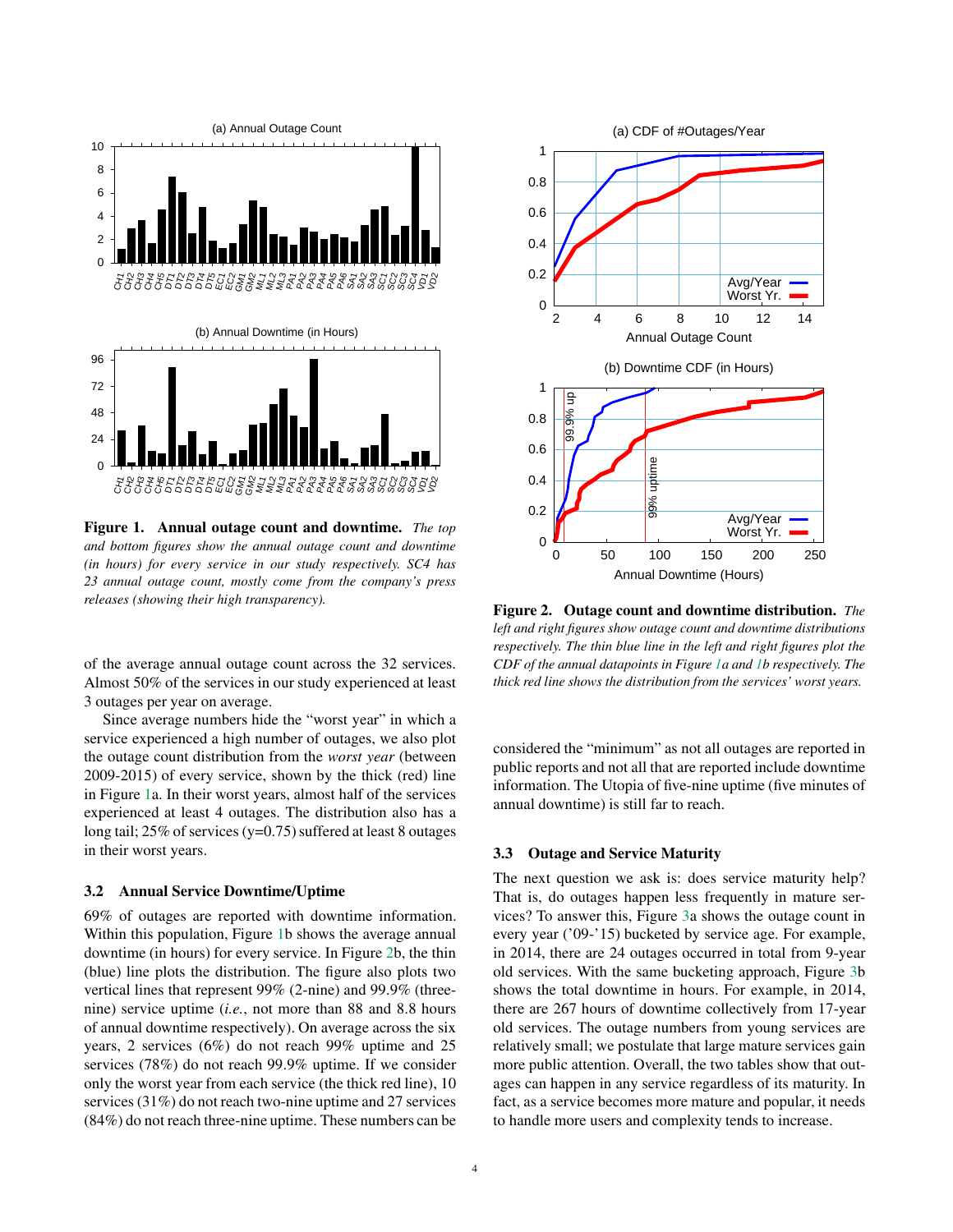|     |                | Total outage count from X-year old services in 20YY |                |     |                |                |     |                |                                                 |    |    |     |     |
|-----|----------------|-----------------------------------------------------|----------------|-----|----------------|----------------|-----|----------------|-------------------------------------------------|----|----|-----|-----|
| '15 | 1              | 8                                                   | 5              | 5   | 2              | $\overline{2}$ | 26  | 3              | 7                                               | 8  |    | 3   | 2   |
| '14 | 4              | 9                                                   | 8              | 14  | 6              |                | 18  | 24             | 11                                              | 4  | 1  | 5   | 1   |
| '13 | 7              | 16                                                  | 5              | 8   | 1              | 5              | 25  | 5              | 18                                              | 5  | 14 | 2   | 4   |
| '12 | 2              | 11                                                  | 5              | 14  | 2              |                | 23  | 2              | 8                                               | 4  | 8  | 6   | 1   |
| '11 |                | 6                                                   | 3              | 11  | $\overline{2}$ | 1              | 16  | 2              | 5                                               | 3  |    | 6   | 2   |
| '10 |                |                                                     | $\overline{2}$ | 3   | 4              |                | 28  | $\overline{2}$ | 6                                               | 6  | 2  | 4   | 3   |
| '09 |                |                                                     |                | 4   | 1              |                | 60  | 1              | 5                                               | 4  | 1  | 3   | 2   |
|     | 2              | 3                                                   | 4              | 5   | 6              | 7              | 8   | 9              | 10                                              | 12 | 15 | 17  | 18  |
|     | X: Service Age |                                                     |                |     |                |                |     |                |                                                 |    |    |     |     |
|     |                |                                                     |                |     |                |                |     |                |                                                 |    |    |     |     |
|     |                |                                                     |                |     |                |                |     |                | Total downtime from X-year old services in 20YY |    |    |     |     |
| '15 | 1              | 50                                                  | 12             | 12  | 18             |                | 20  | 3              | 6                                               |    |    | 1   | 6   |
| '14 | 7              | 37                                                  | 32             | 51  | 67             |                | 80  | 69             | 14                                              | 87 | 6  | 267 | 9   |
| '13 | 21             | 270                                                 | 20             | 34  | 0              | 89             | 39  | 1              | 40                                              | 32 | 72 | 121 | 188 |
| '12 | $\Omega$       | 51                                                  | 80             | 46  | 10             |                | 42  | $\overline{2}$ | 5                                               | 48 | 25 | 36  | 1   |
| '11 |                | 25                                                  | 74             | 216 | 135            | 3              | 143 | 1              | 203                                             | 24 |    | 55  | 3   |
| '10 |                |                                                     | 3              | 57  | 14             |                | 74  | 2              | 13                                              | 12 | 1  | 9   | 122 |
| '09 |                |                                                     |                | 156 | 6              |                | 32  | 1              | 247                                             | 32 | 0  | 20  | 9   |
|     | 2              | 3                                                   | 4              | 5   | 6              | 7              | 8   | 9              | 10                                              | 12 | 15 | 17  | 18  |

<span id="page-4-1"></span>Figure 3. Outage vs. service maturity. *Each cell shows the total outage count (top figure) or total downtime in hours (bottom figure) collectively experienced by X-year old services in year 20YY as plotted in the x- and y-axis. Service release year is obtained from* wikipedia.com*.*

## <span id="page-4-0"></span>4. Where is the SPOF?

Before presenting the individual outage root causes  $(\S$ [5\)](#page-5-0), we first provide an important answer to the most perplexing question in our study: *where is the (hidden) SPOF?* That is, to prevent outages from single points of failure, the concept of *redundancies* has been widely preached and pervasively deployed at various levels (*e.g.*, data replicas, power backups, geo-distributed zones). The fact that outages are still inevitable today implies that there are sources of SPOF that should be identified.

By studying hundreds of outages, we observe a common thread that addresses the question. We find that the No-SPOF principle is not merely about hardware redundancies, but also requires the *perfection* of failure recovery *chain*: complete failure/anomaly detection, flawless failover code, and working backup components. Each of these elements ideally must be flawless. Yet, many of the outages we study are rooted by some flaws within this chain as we elaborate below. (For simplicity, we use the word "failure" to represent the classical definitions of errors, faults, and failures [\[122\]](#page-14-14)).

## 4.1 Incomplete Failure/Anomaly Detection

The first case is about incomplete failure/anomaly detection. That is, although the failover code that will activate the redundancies is *ready* to run, it will *sit idle* if the root failures are *not* detected or anticipated. We observe a handful of undetected failures such as memory leaks (that eventually crashed the entire system) [\[18\]](#page-12-9), load spikes of authentication requests (that were not monitored, while spikes of read/write requests were monitored) [\[10\]](#page-12-10), expiring certificates (that piled up and caused backlogs) [\[64](#page-13-4)], unforeseen "grey partial" hardware failures [\[18,](#page-12-9) [78](#page-13-5)], and corrupt configurations [\[55,](#page-13-6) [82\]](#page-13-7).

While the cases above are caused by external events not detected by the systems software, there are cases where failures come from the software itself (*i.e.*, software is also a SPOF). If a software system does not detect its own misbehavior, the failures can cascade to other software layers. We find this issue prevalent in software upgrades, one of the most-common causes of outages  $(\S 5.1)$  $(\S 5.1)$ . The developers had tested the software upgrades, but when the updates were pushed to the full ecosystem, they caused new failures/anomalies that were undetected in the offline testing.

### 4.2 Failover that Fails

Let's suppose the failure is correctly detected. The next stage requires *flawless failover* to activate the redundancies properly. Unfortunately, there are cases of failover code that fails to mitigate configuration errors [\[69\]](#page-13-8), activate the backup power generators [\[6,](#page-12-11) [15\]](#page-12-12), recover to a backup network switch [\[20](#page-12-13)] or a backup system [\[101\]](#page-13-9), and migrate data to another datacenter [\[40\]](#page-12-14).

Furthermore, as discussed later in Section [5.5](#page-7-0) (LOAD), recovery code might "work as it should be" but in certain situations it aggressively generates extra traffic that can create a positive feedback loop (*i.e.*, a *"recovery storm"*). We also observe an interesting *failover cold cache* problem; a datacenter failover caused a load spike to the backend database because of cold caches in the new datacenter destination [\[40\]](#page-12-14). Flawless failover/recovery code should anticipate all possible deployment scenarios.

## 4.3 Backups that also Fail

Presuming the failover code is flawless, the next question is: will the backups/redundancies work when they are needed? Based on the many cases of redundancy failures below, the answer is unfortunately "not always".

The first case is about simultaneous *multiple failures* of primary and backup components such as double failures of power [\[5](#page-12-15), [17\]](#page-12-8), network [\[52,](#page-13-10) [87](#page-13-11)], storage [\[95\]](#page-13-12), and server components [\[104](#page-14-15)]. Moreover, not only can multiple failures originate from identical components, they can also be exhibited by different components (*i.e.*, multiple *diverse* failures). For example, unrelated failures of an external network failure and an intermittent server occurred together [\[76](#page-13-13)] and a network fiber cut and a separate storage failure coincided [\[43\]](#page-12-16). Although multiple points of failure ("MPOF") can be considered rare, the cases above prove that they can happen in reality and lead to fatal scenarios. Stress-testing failure recovery code with multiple diverse failures is crucial [\[136,](#page-14-12) [139](#page-14-16), [142](#page-15-14), [144](#page-15-15)].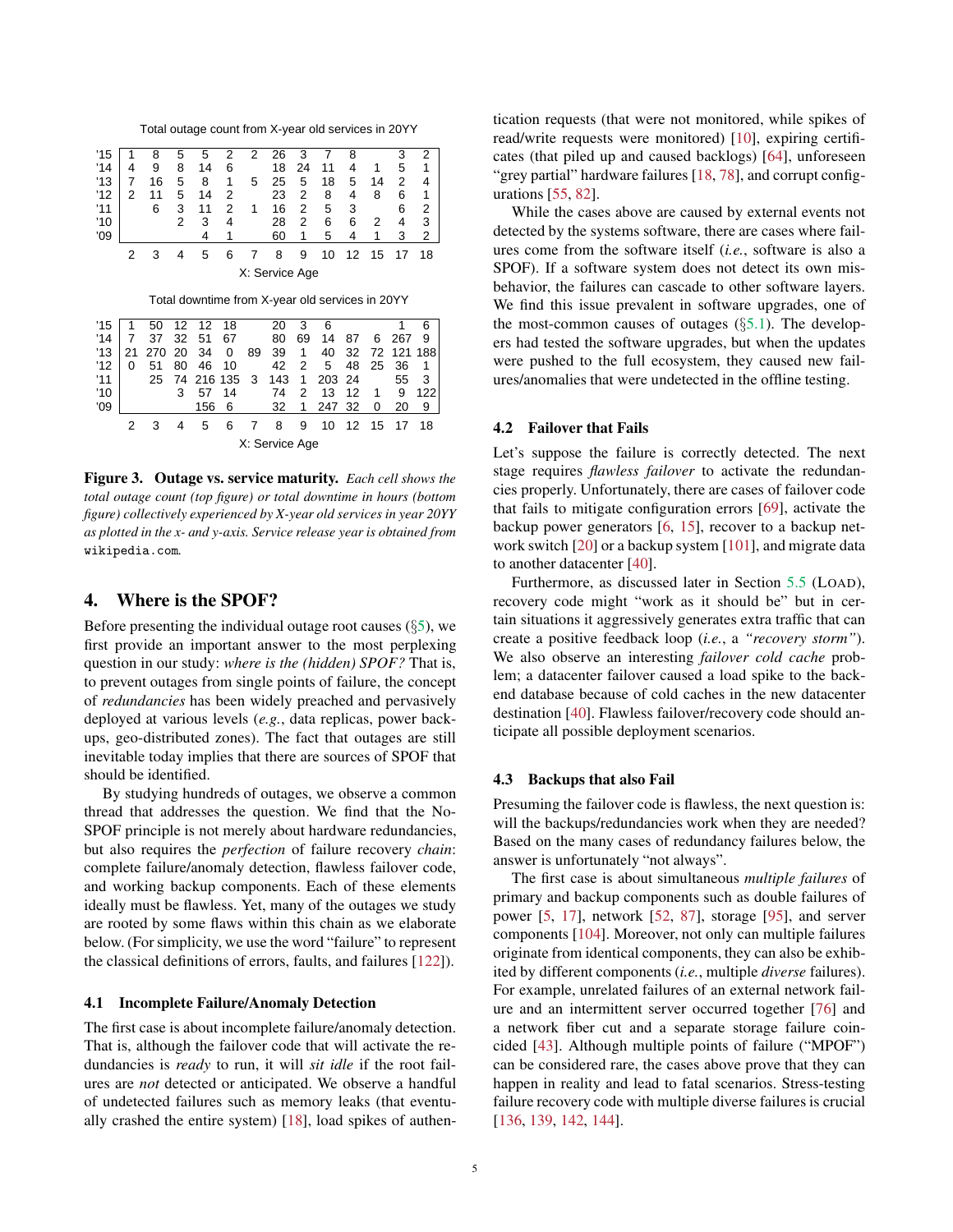Redundancies can also fail due to *cascading bugs*. That is, one bug simultaneously affects *many* or *all* of the redundancies, hence impossibility of failover. Cascading bugs happen because the *same software logic* runs in multiple redundant supposedly-independent nodes. For example, multiple data servers experienced the same type of memory leak as all of them experience communication issues with a dead server [\[18\]](#page-12-9); expiring certificates created connection errors in multiple storage servers [\[64\]](#page-13-4); the same memory allocation errors were present in both the primary and secondary network devices [\[99\]](#page-13-14); and the same timeout bug that cannot address slow responses caused a large number supernodes crashing [\[100\]](#page-13-15). More research is needed to ensure that independent nodes do not follow the same "crash path" given the same triggering condition.

#### 4.4 Prolonged Downtime

After outages are resolved internally, cloud services should be aware of *post-outage request storms*. That is, after a service is back online after an outage, it must face a stampede of requests that had been waiting to re-connect, which can cause another downtime. For example, as a service connectivity was restored, an ensuing traffic spike caused several network elements to get overloaded [\[76\]](#page-13-13); in another case, a service that just returned to service went down again due to over-capacity from millions of users that re-connected [\[108\]](#page-14-17).

## <span id="page-5-0"></span>5. Root Causes

We now present the result of our main categorization, outage root causes, as listed in Table [3.](#page-5-1) Before jumping to the discussion of every specific root cause, we first make general observations.

• By count: The "Cnt" column in Table [3](#page-5-1) shows that 355 outages (out of the total 597) have UNKNOWN root causes. Among the outages with reported root causes, UPGRADE, NETWORK, and BUGS are three most popular root causes, followed by CONFIG and LOAD.

Many of the root causes in Table [3](#page-5-1) are addressed in literature (*e.g.*, network failures [\[134\]](#page-14-4), misconfiguration [\[121](#page-14-18), [160\]](#page-15-16), load spikes [\[127\]](#page-14-19), storage failures [\[123,](#page-14-20) [154\]](#page-15-17), human administrative mistakes [\[128\]](#page-14-21)). UPGRADE, one of the largest problems in our study, requires more research attention  $(\S5.1)$  $(\S5.1)$ .

Another interesting matter is the fact that component failures such as NETWORK, STORAGE, SERVER, HARDWARE, and POWER failures should be anticipated with extra redundancies, but their failures still lead to outages. As discussed earlier (§[4\)](#page-4-0), the no-SPOF mantra is not merely about hardware redundancies but requires the perfection of the complete recovery chain.

• By service: The "#Sv" column in Table [3](#page-5-1) shows that each root cause can plague many different services.

| ş    | Root cause      | #Sv | $\mathbf{Cnt}$ | $\%$ | $Cnt '09-'15$           |
|------|-----------------|-----|----------------|------|-------------------------|
|      | <b>UNKNOWN</b>  | 29  | 355            |      | M.M.M.M.M.M.M           |
| 5.1  | <b>UPGRADE</b>  | 18  | 54             | 16   | 7.4.M.5.M.4.7           |
| 5.2  | <b>NETWORK</b>  | 21  | 52             | 15   | 4.4.6.8.M.8.5           |
| 5.3  | <b>BUGS</b>     | 18  | 51             | 15   | M.4.9.8.9.9.2           |
| 5.4  | <b>CONFIG</b>   | 19  | 34             | 10   | 2.2.7.2.5.M.4           |
| 5.5  | LOAD            | 18  | 31             | 9    | 2.5.5.5.4.8.2           |
| 5.6  | <b>CROSS</b>    | 14  | 28             | 8    | $-.2.4. M.5.3.4$        |
| 5.7  | <b>POWER</b>    | 11  | 21             | 6    | 5.4.3.5.3.1.            |
| 5.8  | <b>SECURITY</b> | 9   | 17             | 5    | $7. - .2.1.3.4. -$      |
| 5.9  | <b>HUMAN</b>    | 11  | 14             | 4    | $-.1.4.4.2.1.2$         |
| 5.10 | <b>STORAGE</b>  | 4   | 13             | 4    | $2. - - - 0.3.5.3. -$   |
| 5.11 | <b>SERVER</b>   | 6   | 11             | 3    | $-.3. - .2.2.4. -$      |
| 5.12 | <b>NATDIS</b>   | 5   | 9              | 3    | 1.1.3.2.1.1.            |
| 5.11 | <b>HARDWARE</b> | 4   | 5              | 1    | $1. - - - 0.3.1. - - -$ |

<span id="page-5-1"></span>Table 3. Root cause statistics. *The table lists root causes sorted by count. "*§*" represents the section number (e.g.,* §*[5.1\)](#page-6-0); "#Sv" the number of services that have suffered from the root cause; "Cnt" the number of occurrences; and "*%*" the count percentage among known root causes. The last column counts the occurrences in each year; "M" implies* ≥*10.*

• By year: We next ask whether there are root causes that perhaps had been solved and did not appear in latter years. The last column in Table [3](#page-5-1) shows a seven-number string (*e.g.*, "M.4.9.8.9.9.2"; "M" implies ≥10) which represents the number of occurrences in each of the seven years between 2009-2015.We can conclude that every root cause can occur in large popular services almost in every year. As software continues to evolve, similar problems in the past might re-appear in new forms.

• By duration: Figure [4](#page-6-2) shows the whisker plot of downtime (in hours) across the root causes, sorted based on the median value. The median values across all the root causes range from 1.5 to 24 hours. The minimum values span from 5 minutes to 1 hour. Almost all root causes (except HARDWARE which has a small population) have a maximum downtime of more than 50 hours. This suggests that the severity of a root cause varies depending on the specific situation. Natural disaster (NATDIS) and POWER failures tend to produce the longest downtimes because when they happen all resources are often affected, including the backup systems. HUMAN mistakes and BUGS can also lead to long downtimes as they can create cascading failures.

• By cross-relation: We emphasize that an outage can be tagged with more than one root causes, typically happens in a complex failure. For example, Azure 2014 outage was caused during an UPGRADE that also involved CONFIG changes across the entire infrastructure, that were mistakenly done by the HUMAN operator, which then exposed BUGS in their blob front-end servers [\[67\]](#page-13-16). As another example, an Amazon's outage was caused by a misconfiguration in the EBS layer (CONFIG) combined with mas-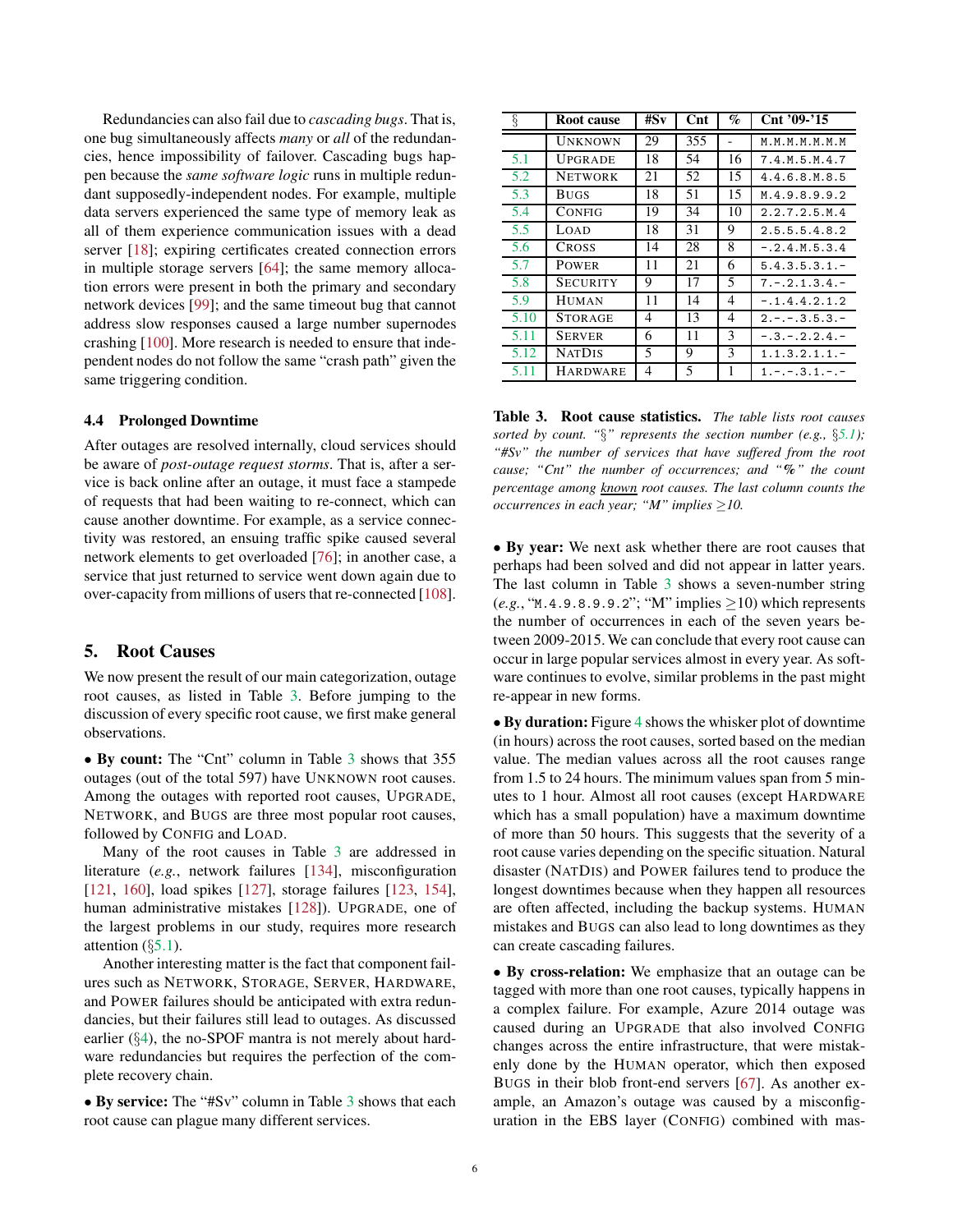

Root cause pairs Count BUGS CONFIG 13 UPGRADE NETWORK 13 LOAD CONFIG 12 BUGS LOAD 11 HUMAN CONFIG 9 BUGS HUMAN 8 NETWORK CONFIG 7 NATDIS POWER 7 UPGRADE CONFIG 7 UPGRADE BUGS 7 UPGRADE HUMAN 5 UPGRADE LOAD 5 BUGS NETWORK 5

<span id="page-6-3"></span>Table 4. Root cause pairs. *Some outages involve multiple root causes. The table lists the top highly-correlated pairs of root causes where the count is five or more.*

<span id="page-6-2"></span>Figure 4. Downtimes across root causes. *The figure shows the whisker plot of downtime (in hours) for every root cause. The x-axis is sorted by the downtime median value.*

sive load from the re-mirroring storm from the EC2 layer (LOAD) [\[16](#page-12-5)]. Table [4](#page-6-3) shows the top highly-correlated pairs of root causes, which will be discussed in their corresponding sections.

We now discuss in detail the individual root causes in the same order listed in Table [3,](#page-5-1) which is sorted based on the number of occurrences ("Cnt").

#### <span id="page-6-0"></span>5.1 Upgrade

UPGRADE label implies hardware upgrades or software updates typically done during maintenance events. Table [3](#page-5-1) shows that UPGRADE is one of the largest root causes (16%). Although there is an ongoing progress on software update research (*e.g.*, Ksplice, kpatch, KGraft), we find that upgrade issues in the field involve a large software ecosystem (a software update causes anomalies in other software components). Such a large ecosystem is hard to reproduce in research environments. This finding calls both the industry and academia to rethink about upgrade-related research. Below we summarize a wide range of upgrade problems we find.

We observe that *a variety of component upgrades* can cause outages such as updates/upgrades of power substation (*e.g.*, failed power shift from local utility to a new substation [\[3](#page-12-17), [83](#page-13-17)]), authentication mechanisms (*e.g.*, preventing user logins [\[24](#page-12-18)]), DNS infrastructure (*e.g.*, incorrect re-routing [\[33\]](#page-12-19)), URL shortener update (a single point of gateway failure) [\[60\]](#page-13-18), firmware (*e.g.*, suddenly causing overheat [\[65](#page-13-19)]), datacenter "environments" [\[77](#page-13-20)], SDN control cluster [\[85](#page-13-3)], database capacity (*e.g.*, causing instability in caching layer [\[97\]](#page-13-21)), and miscellaneous software protocols as we expand below.

The UPGRADE  $& BUGS$  row in Table [4](#page-6-3) points out that some failed upgrades were caused by *unexpected bugs in the new software*. For example, a new data geo-replication strategy caused a datacenter to be overloaded [\[44\]](#page-12-20), a load balancer update incorrectly interpreted a portion of datacenters as unavailable [\[42\]](#page-12-21), a feature update exposed a new memory management bug only evident under heavy usage [\[56\]](#page-13-22), a storage software update temporarily lost users data [\[48\]](#page-12-6), and new caching code caused missing tweets [\[107\]](#page-14-22). These cases are interesting to note because presumably the new software had been tested thoroughly in an offline environment, but upgrades pushed to the *full ecosystem* can be fragile (*e.g.*, "a code push which behaved differently in widespread use than it had during testing" [\[54](#page-13-23)]).

Not only in the new software, *bugs also appear in the upgrade scripts*. For example, a buggy upgrade script accidentally re-installed a number of live machines with active data [\[23](#page-12-22)] and internal prototypes were accidentally pushed publicly which forced the service to be taken offline [\[27](#page-12-23)]. These cases are also noteworthy because although human errors are reduced via automation (§[5.9\)](#page-9-2), errors are now shifted into the automation process.

The UPGRADE & NETWORK row in Table [4](#page-6-3) suggests that outages due to *network upgrades* are quite common (*e.g.*, DNS and SDN controller updates [\[33](#page-12-19), [85](#page-13-3)]). Failed upgrades can also lead to excessive load (UPGRADE & LOAD), which we discuss further in Section [5.5.](#page-7-0)

## <span id="page-6-1"></span>5.2 Networking Failure

NETWORK problems are responsible for 15% of service outages. They can originate from *broken hardware* such as dead core network switches [\[87\]](#page-13-11). In one intriguing case, a networking device exhibited an unforeseen "grey partial failure"; the operators had to perform a forensic investigation to understand how it failed [\[18](#page-12-9)].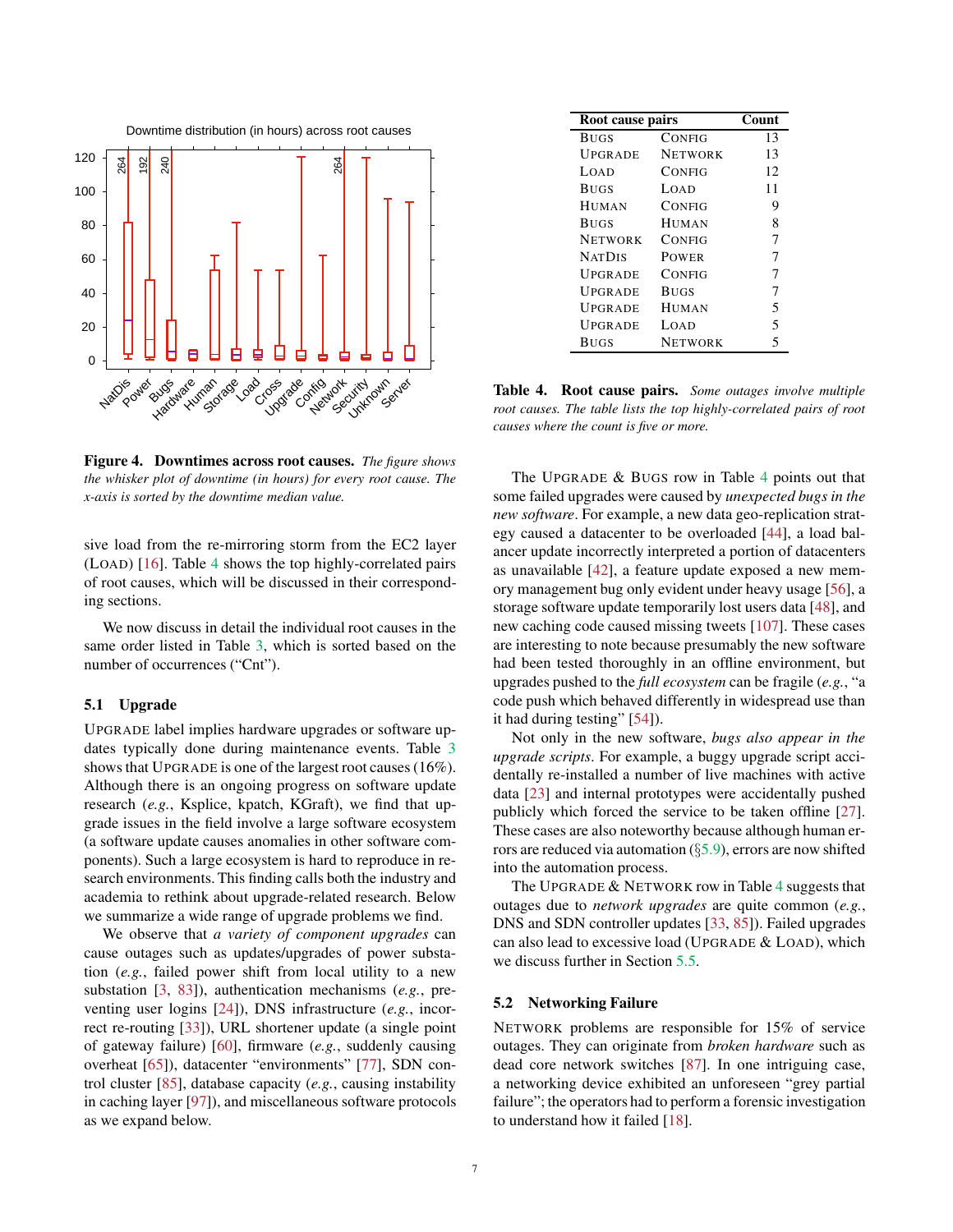To prevent single points of failure, network redundancies are employed, however *multiple networking failures* can occur. For example, core and secondary network switches simultaneously died [\[87](#page-13-11)] and redundant network paths failed at the same time [\[52\]](#page-13-10).

The networking layer is also prone to *access misconfiguration* [\[66\]](#page-13-24), *unsuccessful upgrades* (*e.g.*, of edge network [\[73](#page-13-25)], SDN control cluster [\[85\]](#page-13-3), and some other networking equipments [\[34,](#page-12-24) [92\]](#page-13-26)), and *software bugs* (*e.g.*, DNS issues [\[35](#page-12-25)], traffic control bugs [\[26,](#page-12-26) [46,](#page-12-27) [57\]](#page-13-27), routing loops [\[84\]](#page-13-28), corrupt port data from Open vSwitch [\[85\]](#page-13-3), and memory allocation bugs in device firmware [\[99\]](#page-13-14)). The availability a cloud service is also at the mercy of *external networks* outside the domain of the service [\[68,](#page-13-29) [76\]](#page-13-13).

## <span id="page-7-1"></span>5.3 Bugs

BUGS label is used to tag reports that *explicitly* mention "bugs" or "software errors". With this, BUGS are responsible for 15% of outages with known root causes. Many other cases can be traced back to software bugs (*e.g.*, misconfiguration, distributed storage failures, security breaches), but again we do not label them with BUGS unless otherwise explicitly stated. Thus, there is a possibility that BUGS ratio is larger than 15%.

We observe *a wide range of outage-causing bugs* such as data races [\[16\]](#page-12-5), buggy configuration scripts  $(\S5.4)$  $(\S5.4)$ , a leapday bug [\[71\]](#page-13-30), database bugs [\[32](#page-12-28), [96\]](#page-13-31) some of which can lead to staleness and inconsistency [\[112,](#page-14-23) [113\]](#page-14-24), an operating system bug that deletes local files [\[58\]](#page-13-32), and login-related bugs such as javascript login redirection [\[28\]](#page-12-29), authentication denials [\[76\]](#page-13-13), SSL certification errors [\[109,](#page-14-25) [110\]](#page-14-26), and frontend server bugs [\[106\]](#page-14-27).

Interestingly, although being addressed in literature for decades, *memory leaks still occur*. We observe a memory leak that was exposed only under heavy load [\[55\]](#page-13-6), a memory overflow caused by backlogged threads [\[98](#page-13-33)], and a memory allocation error [\[99\]](#page-13-14).

When component failures happen, recovery code is the last lifeline. However, *recovery code can be buggy*. For example, recovery code that cannot handle slow replies which led to crashes [\[100](#page-13-15)], a failover failure of configuration issues [\[69](#page-13-8)], recovery that generates positive feedback loop  $(\S 5.5)$  $(\S 5.5)$ .

Bugs in *traffic-related code can be dangerous* (BUGS & LOAD) as they can create an excessive load. For example, a network control bug caused an incorrect traffic shift [\[46\]](#page-12-27) and a buggy geo-replication protocol caused a datacenter to be overloaded [\[44](#page-12-20)]. We further discuss load related issues later in Section [5.5.](#page-7-0)

As bugs are hard to eliminate, monitoring and errorchecking code must be flawless in detecting anomalies and errors. In reality, *bugs also appear in monitoring systems and error-checking code*. For example, a monitoring bug failed to detect a specific case of memory leaks [\[18\]](#page-12-9) and a DNS parser did not check malformed input string originated from a misconfiguration [\[74](#page-13-34)].

## <span id="page-7-2"></span>5.4 Misconfiguration

CONFIG problems cause 10% of service outages. Table [4](#page-6-3) shows that misconfiguration is *not a single dimensional problem*. Section [5.5](#page-7-0) for example already listed cases of misconfiguration that induce traffic overload (CONFIG & LOAD). Section [5.9](#page-9-2) will discuss misconfiguration due to human mistakes (CONFIG & HUMAN).

Human is not the only one to blame; we find that configuration can be *corrupted by software bugs or failed upgrades* (CONFIG & BUGS/UPGRADE). For example, a software bug generated a corrupt configuration to live services that disabled them to handle normal load [\[55\]](#page-13-6); a failed upgrade to balance network traffic accidentally corrupted some configuration [\[74\]](#page-13-34); and node reboots after a rare failure corrupted global configuration files [\[82\]](#page-13-7).

Another interesting finding is the problem of *ecosystemdependent configuration*: a configuration change in one subsystem might need to be followed with changes in the other subsystems, otherwise the full ecosystem will have conflicting views of what is correct. As an example, a correct persistent change of a server configuration was interpreted invalid by all client nodes, which caused re-query stampede [\[31\]](#page-12-30). In reverse, a change in the ecosystem might require configuration updates. As an instance, a service increased its server and networking capacity, but the maximum load threshold in the network "safety-valve" mechanisms was not adjusted, causing conflicting views [\[66\]](#page-13-24).

#### <span id="page-7-0"></span>5.5 Traffic Load

Cloud services provision resources based on expected traffic load. In this context, unexpected traffic overload (LOAD) can easily lead to outages. In our study, load-related problems, which cover 9% of outages, originate from four sources: (1) user requests, (2) code upgrades, (3) misconfiguration, and (4) flawed recovery.

First, outages due to *load spikes of user requests* often happened on special days or events such as Christmas eve [\[72,](#page-13-35) [80\]](#page-13-36), New Year eve [\[108\]](#page-14-17), the President's inauguration day [\[102](#page-13-37)], World Cup's opening [\[103](#page-13-38)], company acquisitions (*e.g.*, WhatsApp's \$19 billion acquisition by Facebook which led to a surge of sign-ups [\[116\]](#page-14-28)), and captivating celebrity posts such as Justin Bieber's picture post which may have caused traffic overload from his millions of followers [\[61\]](#page-13-39). We also note that while main requests (*e.g.*, read/write) tend to be monitored and services can elastically scale accordingly, *load spikes of non-monitored requests* can be dangerous (*e.g.*, excessive database index file accesses [\[91\]](#page-13-40) and spikes of authentication requests that caused extreme cryptographic consumption of resources [\[10\]](#page-12-10)).

Second, increased load can also stem from *new code upgrades*. For example, a system upgrade that required account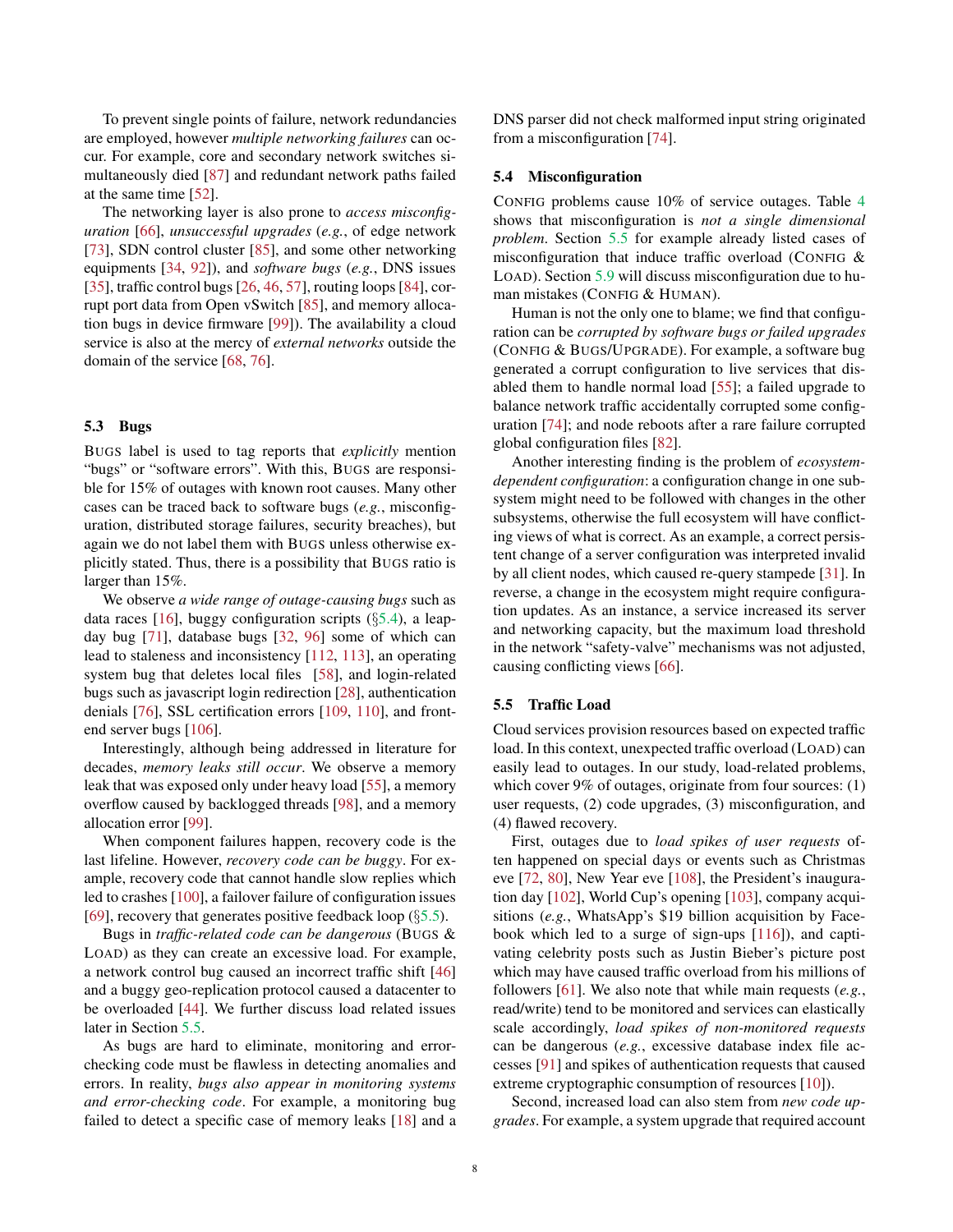migration caused a high volume of credential retry requests [\[39](#page-12-31)]; a new code that tries to keep data geographically close to its owner accidentally overloaded a datacenter [\[44\]](#page-12-20); and a code upgrade generated extra load to request routers which then told the rest of the system "stop sending us traffic" [\[50](#page-12-32)].

Third, *misconfiguration* can escalate traffic load. For example, a server configuration change triggered many client re-queries that overwhelmed the database servers [\[31](#page-12-30)]; a wrong traffic redirection caused a cycle of overloaded machines [\[45](#page-12-33)]; a miscalculation of memory usage caused the same normal traffic load unservable [\[43](#page-12-16)]; an authentication misconfiguration re-routed all authentication requests to a small set of servers [\[47](#page-12-34)]; and disabling CRON suddenly and unexpectedly made an unusual load spike [\[88](#page-13-41)].

Finally, as other work has noted, "the cure [can be] worse than the disease" [\[138](#page-14-29)]. That is, *flawed failure recovery* can introduce extreme load (a "recovery storm"). A prime example is the *positive feedback loop* problem. Here, flawed recovery causes extra traffic that congests existing resources, which then triggers more recovery traffic. For instance, to handle configuration errors, an automated recovery caused clients to make a flood of queries and overwhelmed the database cluster, which then caused clients to continue retrying [\[31\]](#page-12-30); storage nodes failed to find new space to re-mirror under-replicated volumes and kept performing "Create Vol-ume" process [\[16\]](#page-12-5); a large number of VMs that were automatically rebooted at the same time overloaded the image storage and received timeout errors [\[67](#page-13-16)]; a load-balancing turned on an automatic DoS protection, shunting a portion of the high incoming traffic to a CAPTCHA, but then triggered more client retries, exacerbating the problem [\[38](#page-12-35)].

Another set of example is where the recovery re-routes too much traffic from dead servers to some healthy servers, which in turn makes the healthy servers unresponsive. For instance, as a subset of servers were crashing due to a bug, the healthy servers cannot handle the extra re-routed traffic [\[100\]](#page-13-15); a bug in a network control software brought down some parts of network capacity and caused traffic shift that overloaded other servers [\[46\]](#page-12-27); and a global restart of traffic routers in one datacenter caused a widespread overload in other datacenters [\[37\]](#page-12-36).

#### <span id="page-8-0"></span>5.6 Cross-Service Dependencies

Cloud computing is essentially a stack of services (*e.g.*, SaaS on PaaS) wherein vulnerable dependencies linger. We use CROSS (8%) to label outages caused by disruptions from other services.

A service can be affected by other service outages such as ISP issues (*e.g.*, ISP's fiber cut and DNS problems [\[13,](#page-12-37) [68\]](#page-13-29)), lower layer disruptions (*e.g.*, a PaaS outage caused a SaaS downtime [\[94\]](#page-13-42)), or 3rd party failures (*e.g.*, a spam filtering bug [\[49\]](#page-12-38), a 3rd-party database issue [\[90\]](#page-13-43), and a URL shortener service disruption [\[105\]](#page-14-30)).

The more popular a service is, the more eyes are on the service. Amazon Web Service, arguably the most popular destination for a variety of services, has garnered many headlines for causing ripple effects including to AirBnB, Bitbucket, Dropbox, Foursquare, Github, Heroku, IMDB, Instagram, Minecraft, Netflix, Pinterest, Pocket, Quora, Reddit, Tinder, and Vine [\[4](#page-12-39), [7](#page-12-40), [12,](#page-12-41) [14,](#page-12-42) [19](#page-12-1), [22](#page-12-43)]. Microsoft Azure, another popular one, has also caused multiple downtimes to Xbox Live and also 52 other services [\[117,](#page-14-0) [118](#page-14-1)]. A Paypal downtime also caused Ebay, Etsy and many other merchants to halt sales [\[25](#page-12-44)].

Besides creating external impacts, a service outage, especially the storage service layer, can shut down other *internal* services as well. For example, Amazon EBS problem brought down EC2 [\[18](#page-12-9)], iCloud downtime impacted Apple applications [\[59\]](#page-13-44), and Microsoft Azure outage rippled to Office 365 [\[75\]](#page-13-45).

Finally, we highlight the vulnerability of *service collocation*. For economic and performance reasons, multiple services are often collocated in the same datacenter. As a ramification, a single problem can cause multiple service outages. For example, lighting strikes and power failures made multiple Amazon services go down concurrently [\[15](#page-12-12)[–17\]](#page-12-8); a power failure at a Google datacenter caused Gmail, Google Search, Google Drive, and YouTube outages that collectively dropped internet traffic by 40% for 5 minutes [\[36,](#page-12-3) [51](#page-12-45)]; a failed load balancer upgrade simultaneously impacted Google Drive, Chat, Calendar, Play, and Chrome Sync [\[42](#page-12-21)]; similarly, a failed DNS patch caused downtimes of Office 365, Messenger, Outlook, and Xbox [\[70](#page-13-46)].

#### <span id="page-8-1"></span>5.7 Power Outages

No power, no compute. POWER failures represent 6% of outages in our study. They can originate from natural disasters (*e.g.*, massive lightning storms [\[15](#page-12-12), [17\]](#page-12-8)), external human factors (*e.g.*, a vehicle crashed into utility poles [\[6\]](#page-12-11)), and failed maintenance or upgrades of power utilities (*e.g.*, failed shift of power from a local utility to a new substation [\[3\]](#page-12-17); a short circuit occurred during a PDU testing phase rotation [\[83](#page-13-17)]).

The No-SPOF principle also applies to power sources. The main utility power provider can fail (*e.g.*, Amazon's power provider suffered a failure of a 110kV 10 megawatt transformer [\[15](#page-12-12)]), which should not cause major disruptions due to standard deployments of backup generators. However, a *second failure* in failing over to the backup generators is very much possible. For example, a PLC failed to synchronize the electrical phase between the generators [\[15](#page-12-12)]; backup generators also failed to operate due to lightning storm [\[17](#page-12-8)]; and redundant power paths failed simultaneously [\[5](#page-12-15)].

## <span id="page-8-2"></span>5.8 Security Attacks

Security-related issues are responsible for 5% of the outages in our study. Security attacks come in different forms including DDOS attacks (*e.g.*, 300 Gbps DDOS traffic to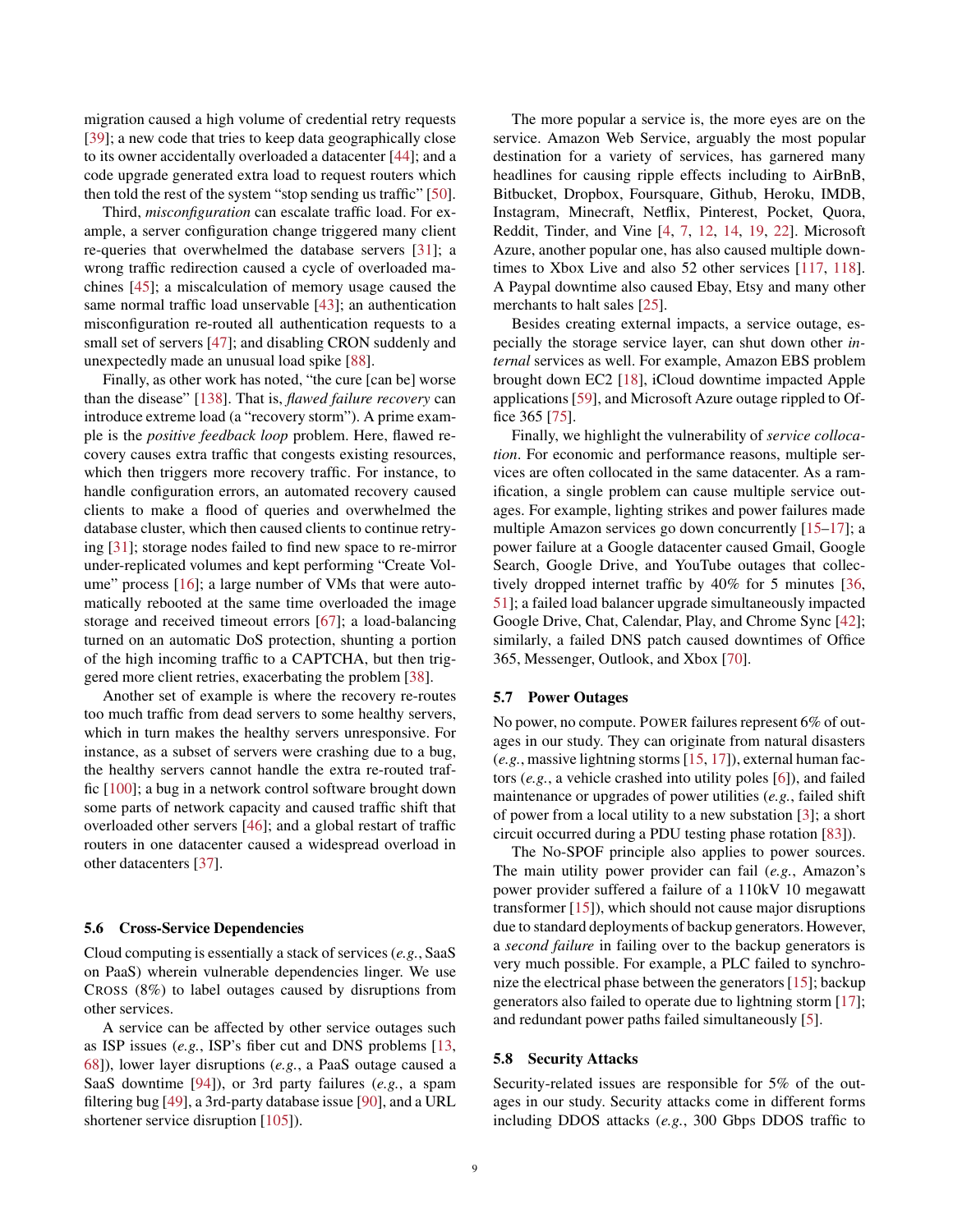Rackspace [\[86\]](#page-13-47) and 1.2 Tbps DDOS traffic to Xbox Live and Playstation Network [\[81](#page-13-48), [119\]](#page-14-31), which made the hacker group gain 120,000 followers in two days), worm attacks (*e.g.*, "Mikeyy" worm on Twitter [\[114\]](#page-14-32)), and botnet (*e.g.*, "Zerus" stealing bank account information from Amazon [\[8\]](#page-12-46)). Security attacks coming from 3rd-party applications can be stopped by disabling the malicious applications (by some traffic pattern matching algorithm), however the algorithm can accidentally shut down well-behaving applications as well [\[30\]](#page-12-47). To prevent future security attacks, sometimes cloud services must shut down their services for applying security patches [\[9\]](#page-12-48).

## <span id="page-9-2"></span>5.9 Human Errors

A running system involves code paths and "manual paths". The latter opens up the possibility of human errors, which in our study are responsible for 4% of the outages. In one way, this small rate sounds positive compared to the much higher rates reported 15 years ago [\[128\]](#page-14-21). On the other hand, more automation and safety checks are still needed.

More than half of human errors relate to upgrade and configuration issues (HUMAN & UPGRADE/CONFIG), for example, operators incorrectly executed traffic shift [\[16](#page-12-5)], did not follow upgrade procedures [\[67](#page-13-16)], failed to include certificate updates in new storage releases [\[64\]](#page-13-4), and forgot to change a networking configuration after new capacities were added [\[66\]](#page-13-24). A single word error can be fatal; for example, an operator incorrectly enabled a configuration switch for "blob" storage front-ends, while the pre-production test was done for "table" storage front-ends [\[67\]](#page-13-16).

Another vulnerable manual path is *post-failure* situations that require human involvement. For example, after some faulty storage nodes were taken to diagnostic and repaired, the operator put them back to the cluster without enabling the node protection, causing them to be accidentally reformatted [\[63\]](#page-13-2); on-call staffs were not trained enough to handle some specific type of power failures, causing a prolonged recovery [\[53\]](#page-13-49).

#### <span id="page-9-3"></span>5.10 Storage Failures

No data, no compute either. When storage nodes fail, compute nodes cannot progress [\[18,](#page-12-9) [41](#page-12-49)]. We mark an outage with STORAGE (4%) only if the report explicitly mentions failures from the "storage" layer, which could mean storage devices, the entire storage cluster, or file/database systems. We observe storage failures such as 75% error rates from a storage layer after a failed upgrade [\[40\]](#page-12-14), corrupted database index [\[91](#page-13-40)], and failed primary database recovery causing 1 hour data loss [\[93](#page-13-50)].

To prevent multiple failures, three data replicas might suffice. However, there was a case where *two* out of three replicas are inaccessible due to *two independent failures* (a storage layer issue and a fiber cut) causing quorum writes to not reach a consensus [\[43](#page-12-16)].

## <span id="page-9-4"></span>5.11 Miscellaneous Server and Hardware Failures

When an outage report does not describe specific component failures, but mention "node/server", we label it with SERVER (3%). Some reports describe failures of specific server types that caused outages such as caching, LDAP, login, quotacheck, scheduling, and search nodes. Similarly, we label a report with HARDWARE  $(1\%)$  if it does not mention specific types of hardware failures. In most of these cases, the providers do not present the details.

#### <span id="page-9-5"></span>5.12 External and Natural Disasters

Last but not least, external and natural disasters (NATDIS) such as lightning strikes [\[11,](#page-12-50) [15](#page-12-12), [17\]](#page-12-8), vehicle crashing into utility poles [\[6](#page-12-11)], government construction work cutting two optical cables [\[115\]](#page-14-33), and similarly under-water fibre cable cut [\[120\]](#page-14-34), cover 3% of service outages in our study.

## <span id="page-9-0"></span>6. Impacts and Fix Procedures

We breakdown the root-cause impacts into 6 categories (Table [2\)](#page-2-0): full outages (59%), failures of essential operations (22%), performance glitches (14%), data loss (2%), data staleness/inconsistencies (1%), and security attacks/breaches (1%). Figure [5a](#page-10-1) shows the number of outages bucketed by root causes and implications.

Only 24% of outage descriptions reveal the fix procedures. We breakdown reported fix procedures into 8 categories: add additional resources (10%), fix hardware (22%), fix software  $(22\%)$ , fix misconfiguration  $(7\%)$ , restart affected components (4%), restore data (14%), rollback software (8%), and "nothing" due to cross-dependencies (12%). Figure [5b](#page-10-1) shows the number of outages bucketed by root causes and fix procedures. Due to space constraints, we unfortunately do not provide qualitative discussions on impacts and fix procedures.

## <span id="page-9-1"></span>7. Pros and Cons of COS Methods

We now describe the pros and cons of our methodology.

Pros: There are several advantages of our unique methodology. First, arguably headline news are *free from false positives*; they are published by either the providers themselves or other trusted news websites such as cnn, datacenterknowledge, forbes, huffingtonpost, infoworld, and zdnet .com. Many of the public news also include update reports from the engineers and operators of the corresponding services mentioned in the news. Second, as customers time high-profile outages, many of the reports (69%) include downtime information, which is valuable in measuring annual service uptime. Third, many of the reports contain detailed descriptions (*e.g.*, in hundreds to thousands of words [\[16,](#page-12-5) [48,](#page-12-6) [63](#page-13-2), [85\]](#page-13-3)) of how the problems affect many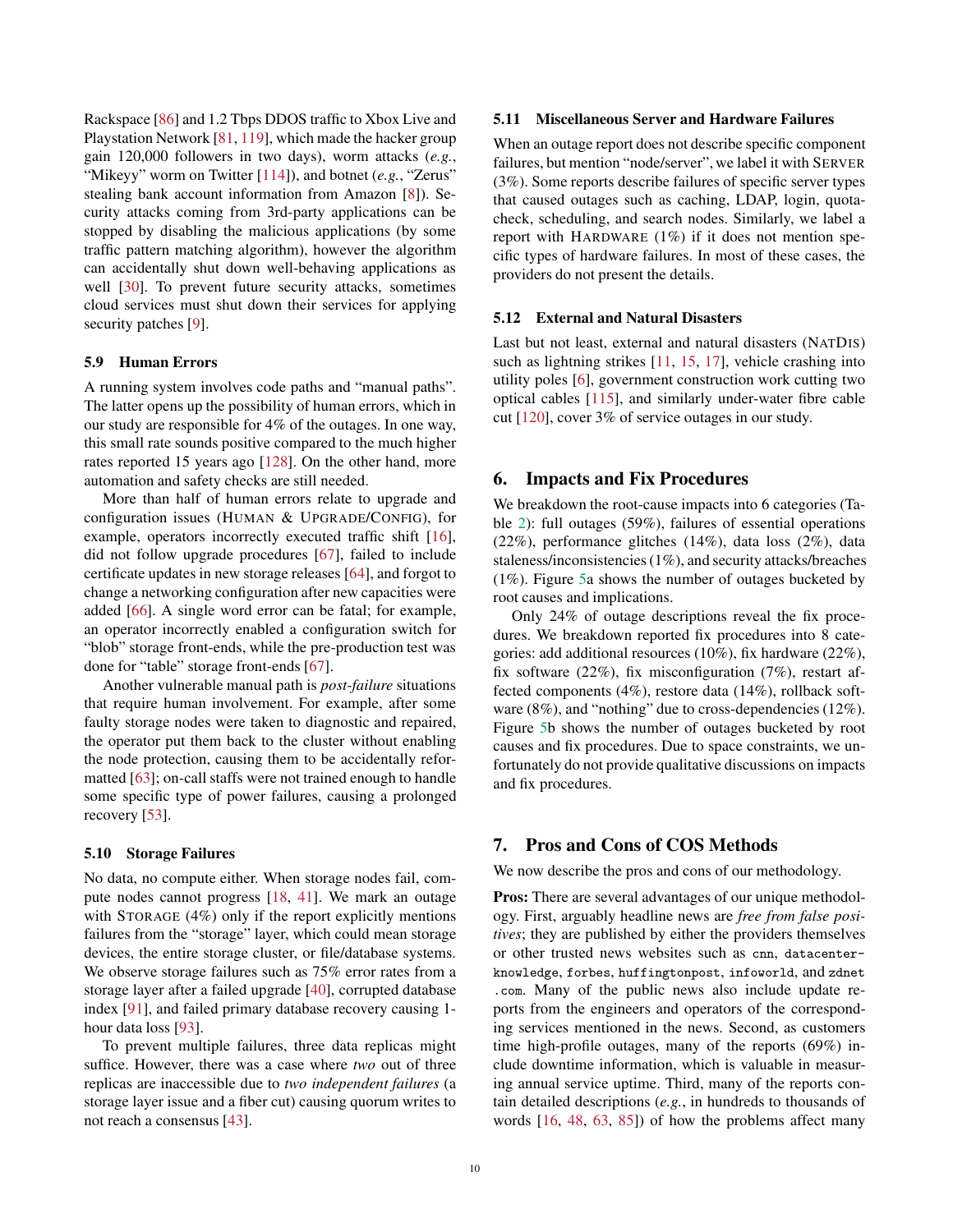

<span id="page-10-1"></span>Figure 5. Root causes vs. (a) impacts and (b) fix procedures.

software layers within the services. This "multi-layer" report is typically unavailable in single-system error tickets.

Cons: There are several caveats in our methodology. First, our dataset is not complete. Not all outages are reported publicly (*e.g.*, small short outages). Second, our dataset is skewed. The more popular a service is, the more attention its outages will gather, hence more headlines. In fact, more popular services tend to be more transparent and provide detailed reports that we could learn from. Third, outage classifications are incomplete due to lack of information. For example, only 40% outage descriptions reveal root causes and only 24% reveal fix procedures.

Regardless of all the limitations above, we are aware of no work that employs a methodology such as COS. This method has successfully led us to interesting and unique qualitative findings  $(\S$ [8\)](#page-10-0).

Other possible public-data methods: Note that the uniqueness of our study is the use of public data. One other public-data method we tried is using service dashboards (*e.g.*, google.com/appsstatus, status.aws.amazon.com, status.azure.com) or 3rd-party monitoring sites (*e.g.*, downdetector.com). These data sources are rich for statistical analysis, but for qualitative analysis, we faced several drawbacks. First, not all the sites allow us to easily dig the outage archives. Second, many of them do not describe the root causes in detail, which is not valuable for research perspective; those that do eventually point to the detailed postmortem reports which we used in our study. Third, 3rd-party monitoring sites typically provide much less information (*e.g.*, downdetector.com) than public news and reports and some became inactive (*e.g.*, cloutage.org). Finally, they mainly report when outages start but not the downtime (outage duration).

Other possible private-data methods: We did not use methods that depend on internal tickets only available behind company walls. As these methods are already common (§[8\)](#page-10-0), we seek a different approach albeit the new limitations. Plus, such private-data methods usually can only analyze one or few services; it is hard to convince multiple service providers to be open to this kind of study, while our goal is to broadly study outages across tens of services.

## <span id="page-10-0"></span>8. Related Work

We now describe the uniqueness of our study compared to other related work. Table [5](#page-11-0) summarizes our qualitative and quantitative comparisons.

First, to the best our knowledge, our work is the first that leverages rich outage explanations from *headline news/reports* (labeled with  $N$  under the "DST" column in Table [5\)](#page-11-0). Datasets in other work typically come from error messages*<sup>E</sup>* , logs*<sup>L</sup>* , e-mail threads*M*, or tickets*<sup>T</sup>* .

Second, to the best of our knowledge, our work analyzes the *largest* number of services (32) within the *multi-layer analysis* category (labeled "M" under the "Analysis Type (AT)" column in Table [5\)](#page-11-0). This category analyzes all sorts of issues that cause service disruptions. Other work in this category generally focuses on a few number of services (1- 3), as shown under the "#S" column. Some work analyze a large number of clusters/datacenters (*e.g.*, *<sup>u</sup>*5 to *<sup>u</sup>*20) typically from a single company/institution; hence, we tag them with *u* representing uniform type of systems. The work by Banerjee et al. [\[124](#page-14-35)] involves the 2nd largest number of services (11) as they analyzed public outage mailing lists. The rest of the "AT" column in Table [5](#page-11-0) shows that many other work focus on *service subcomponents* such physical/virtual nodes (O), network (N), storage (S), hardware (H), jobs (J), and software bugs (B).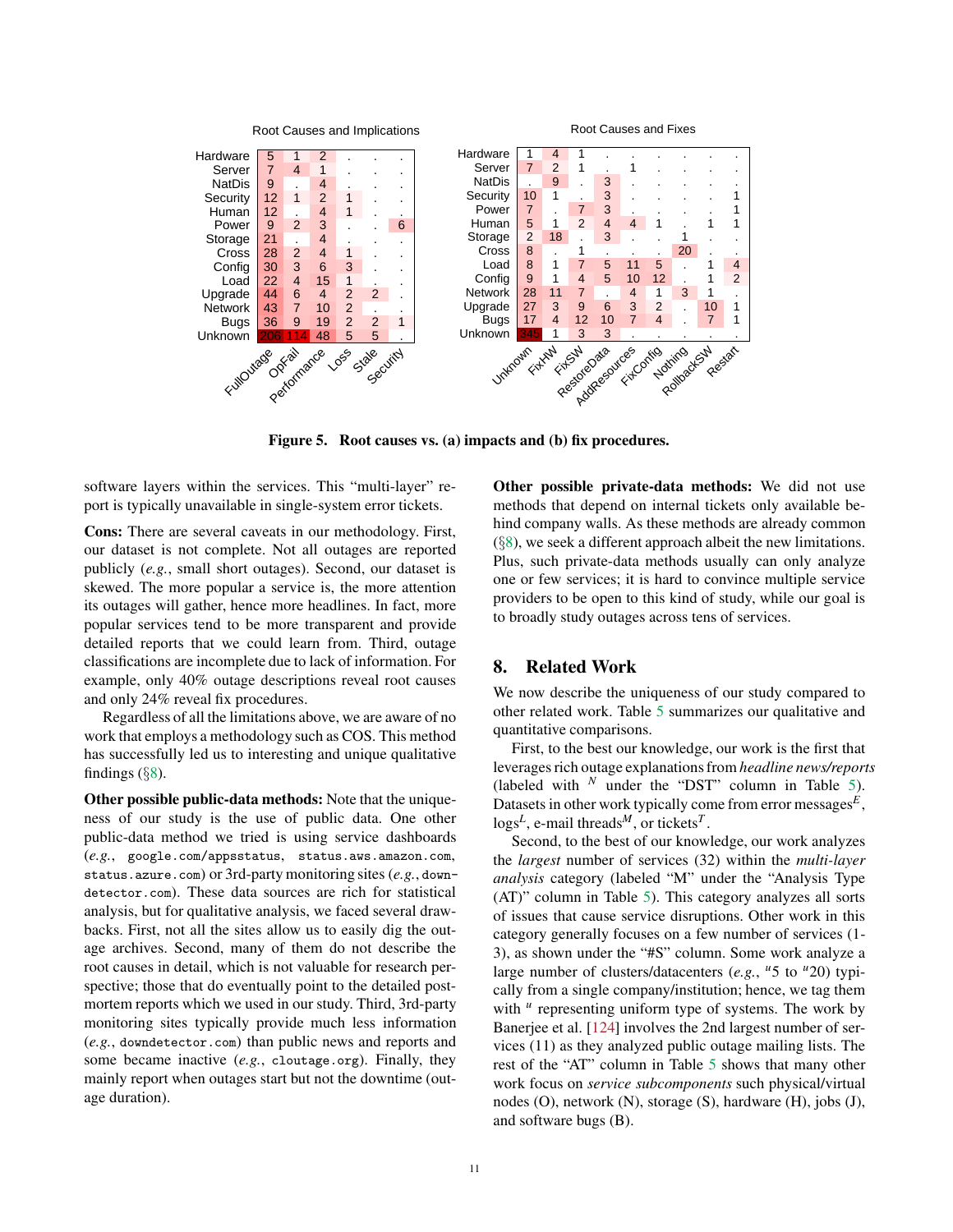| Related work      | #S         | #N   | DST               | #Yr | AT                     |
|-------------------|------------|------|-------------------|-----|------------------------|
| $\cos$            | 32         |      | $1k^N$            | 6   | $M$ <sup>ds</sup>      |
| [124] Banerjee    | 11         |      | $6k^M$            | 8   | Μ                      |
| [ $125$ ] Benson  | 1          |      | $9k^M$            | 3.5 | $\mathbf{M}^d$         |
| [131] El-Sayed    | $u_{20}$   | 11k  | T                 | 9   | М                      |
| [ $135$ ] Gray    | 1          | 2k   | $0.1\mathrm{k}^T$ | 1.2 | M                      |
| [149] Oppenheimer | 3          | 3k   | $0.6k^T$          | 1.3 | M <sup>d</sup>         |
| [153] Schroeder   | $^{\mu}20$ | 24k  | $23k^T$           | 10  | M                      |
| $[161]$ Zhou      | 1          | 100k | $2k^M$            |     | $M^{ds}$               |
| $[126]$ Birke     | $^{\mu}5$  | >10k | $3k^T$            | 1   | $\mathbf{0}^{\bar{d}}$ |
| [ $132$ ] Ford    | 1          | >10k | $\perp$           | 1   | 0 <sup>d</sup>         |
| [133] Garraghan   | 1          | 12k  | $\perp$           | 0.1 | $\mathsf{0}^d$         |
| [158] Vishwanath  |            | 100k | T                 | 1   | 0                      |
| [159] Yalagandula | 3          | 230k | T                 | 1.5 | $\mathbf{0}^d$         |
| [134] Gill        | 6          | 1k   | $46k^L$           | 1   | $N^d$                  |
| $[157]$ Turner    | 3          | 0.2k | $217k^L$          | 6   | $N^d$                  |
| $[141]$ Jiang     | $u_4$      | 2m   | $39k^L$           | 4   | S                      |
| [154] Schroeder   | 1          | 100k | $100k^T$          | 0.5 | S                      |
| $[147]$ Liang     | 1          | 128k | 1.3m <sup>E</sup> | 0.3 | H                      |
| [148] Nightingale | 2          | 1m   | L                 | 1   | Н                      |
| $[129]$ Chen      | 1          | 12k  | 26m <sup>L</sup>  | 0.1 | J                      |
| [146] Li          | 1          | 1k   | $0.2k^T$          | 0.1 | J                      |
| [ $137$ ] CBS     | 6          |      | $3k^T$            | 4   | B                      |
| [ $152$ ] Sahoo   | 6          |      | $0.3k^T$          | >1  | B                      |

<span id="page-11-0"></span>Table 5. COS vs. related work. *The six columns are: (1) Related work: either the project name or the last name of the first author; (2) #S: number of services/datacenters studied with <sup>u</sup> label if the datacenters are uniform; (3) #N: number of nodes/machines/devices involved in the study; (4) DST: the dataset size with different units (k:10*<sup>3</sup> *; m:10*<sup>6</sup> *) and dataset type (error messages<sup>E</sup> , logs<sup>L</sup> , e-mail threadsM, headline newsN, or tickets<sup>T</sup> ); (5) #Yr: the year range of the dataset; (6) AT: Analysis type such as Multi-layer, nOde (physical/virtual), Network, Storage, Job level, Hardware, and software Bugs analysis. Extra label ds is added if the work analyzes duration of service downtimes or <sup>d</sup> if only analyzes failure duration.*

Third, not all work report *outage duration* (downtime). Most work record the time when the failures happened and time between the failures, but not how long until the failures are mitigated [\[131,](#page-14-9) [147,](#page-15-7) [153](#page-15-8)]. Some work report failure duration information (*<sup>d</sup>* under the "AT" column) but only with respect to *subcomponent* failures (*e.g.*, response time to user problems [\[125\]](#page-14-10), repair time of physical/virtual machines [\[126,](#page-14-3) [133\]](#page-14-8), periods of node ping absence [\[132](#page-14-5), [159\]](#page-15-18), time-to-recovery of network devices [\[134](#page-14-4), [157\]](#page-15-4)). However, subcomponent failure timespan does *not* necessarily translate to service downtime; normally, subcomponent failures are masked with some redundancies. Among the related work, we only found one work (Zhou et al. [\[161\]](#page-15-9)) that reports service downtime (labeled with *ds* under "AT" column). However, this work only covers one service. In our work, Figures [1-](#page-3-0)[4](#page-6-2) testify that our dataset uniquely allows a wide range of analysis related to service downtime.

Finally, we would like to compare COS and our prior work, CBS [\[137](#page-14-6)]. CBS is a cloud bug study of more than 3000 bugs reported in repositories of six datacenter distributed systems (Hadoop, Cassandra, HBase, etc.). CBS only analyzes software bugs (B) in a single-layer fashion while COS is a multi-layer (M) analysis that studies highlevel outages. In other words, while CBS is a "bottom-up" analysis, COS is more of a "top-down" analysis. As an example, while COS provides proofs of the occurrences of cascading bugs (§[4\)](#page-4-0), CBS provides many more detailed patterns of cascading bugs at the source code level (§4 in [\[137\]](#page-14-6)). Hence, we feel CBS and COS complete each other.

In summary, while COS reiterates many important outage root causes that other studies have highlighted, COS brings new contributions such as our findings and observations of availability landscape of tens of popular cloud services (§[3\)](#page-2-1), hidden SPOF root causes including multiple points of failure (MPOF) and cascading bugs (§[4\)](#page-4-0), upgrade problems in relation to the full software ecosystem  $(\S5.1)$  $(\S5.1)$ , recovery storms  $(\S5.5)$  $(\S5.5)$ , and cross-service dependencies  $(\S5.6)$  $(\S5.6)$ . To the best of our knowledge, these aspects above are not significantly discussed in other studies we listed in Table [5.](#page-11-0)

# 9. Conclusion

Outages continue to happen. Although our dataset only covers up to 2015, high-profile outages in 2016 can easily be found on the web; the inaugural outage of 2016 occurred just within the first week of this new year [\[79\]](#page-13-51).

A big challenge lies ahead: features and failures are racing with each other. As users are hungry for new advanced features, services are developed in a much rapid pace compared to the past. As a ramification, the complexity of cloud hardware and software ecosystem has outpaced existing testing, debugging, and verification tools. We hope our study can be valuable to cloud developers, operators, and users.

## 10. Acknowledgments

We thank the anonymous reviewers for their tremendous feedback and comments. This material was supported by funding from NSF (grant Nos. CCF-1336580, CNS-1350499, CNS-1526304, and CNS-1563956) as well as generous donations from Google, NetApp, Huawei, and EMC. We also would like to thank Yohanes Surya and Nina Sugiarto of Surya University for their support.

Any opinions, findings, and conclusions, or recommendations expressed herein are those of the authors and do not necessarily reflect the views of the NSF or other institutions.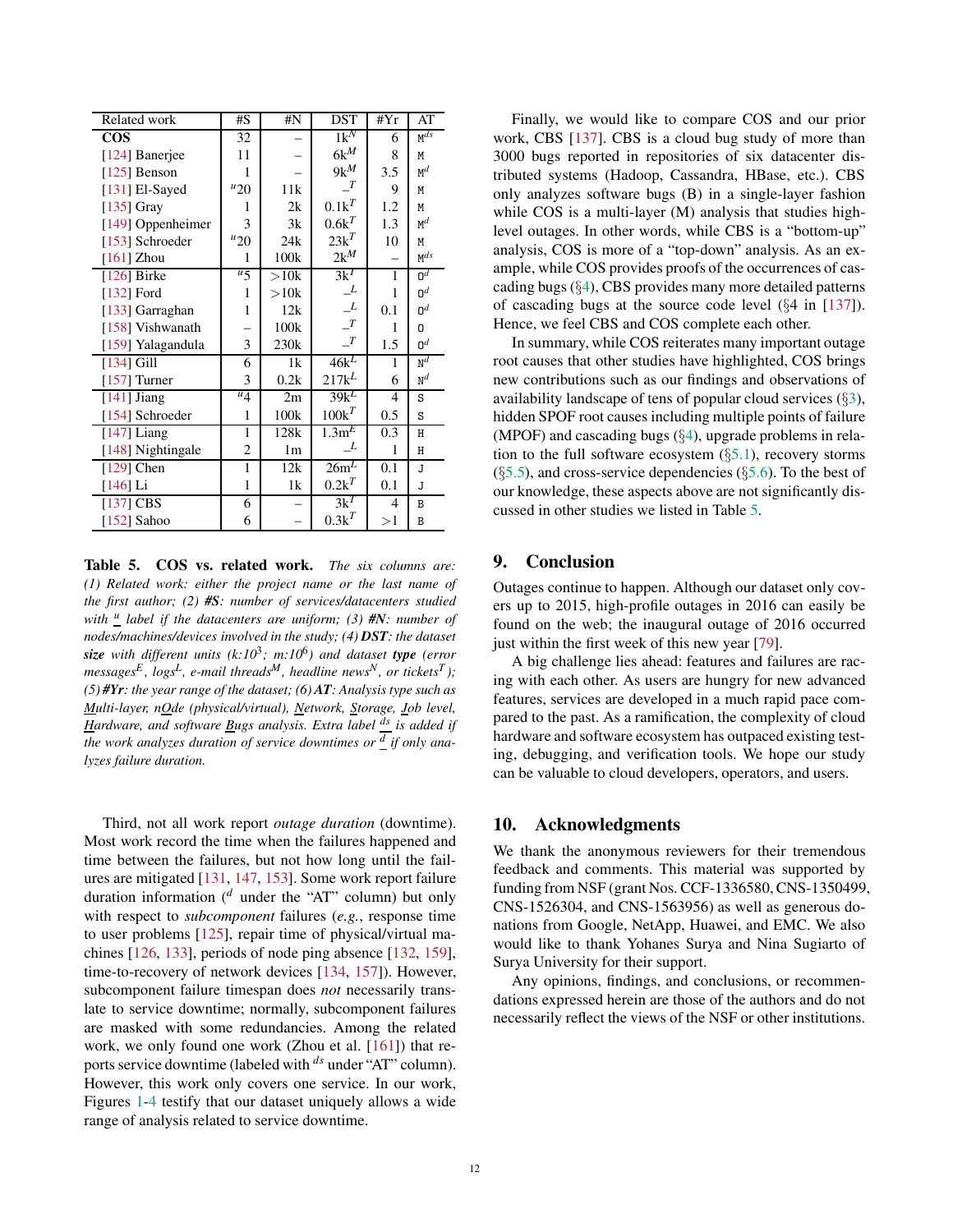*Note: Hyperlinks are embedded behind "(link)".*

#### References

- <span id="page-12-7"></span>[1] <http://ucare.cs.uchicago.edu/projects/cbs/>.
- <span id="page-12-4"></span>[2] After Amazon Outage, Rivals Seek to Capitalize [\(link\)](http://www.datacenterknowledge.com/archives/2012/10/23/aws-outage-rivals-seek-to-capitalize/), October 23, 2012.
- <span id="page-12-17"></span>[3] Amazon Addresses EC2 Power Outages [\(link\)](http://www.datacenterknowledge.com/archives/2010/05/10/amazon-addresses-ec2-power-outages/), May 04, 2010.
- <span id="page-12-39"></span>[4] Amazon AWS outage knocks Amazon, Netflix, Tinder and IMDb in MEGA data collapse [\(link\)](http://www.theregister.co.uk/2015/09/20/aws_database_outage/), September 20, 2015.
- <span id="page-12-15"></span>[5] Amazon: Brief Power Outage for Amazon Data Center [\(link\)](http://www.datacenterknowledge.com/archives/2009/12/10/power-outage-for-amazon-data-center/), December 10, 2009.
- <span id="page-12-11"></span>[6] Amazon: Car Crash Triggers Amazon Power Outage [\(link\)](http://www.datacenterknowledge.com/archives/2010/05/13/car-crash-triggers-amazon-power-outage/), May 13, 2010.
- <span id="page-12-40"></span>[7] Amazon: DDoS attack rains down on Amazon cloud [\(link\)](http://www.theregister.co.uk/2009/10/05/amazon_bitbucket_outage/), October 04, 2009.
- <span id="page-12-46"></span>[8] Amazon EC2 cloud service hit by botnet, outage [\(link\)](http://www.cnet.com/news/amazon-ec2-cloud-service-hit-by-botnet-outage/), December 11, 2009.
- <span id="page-12-48"></span>[9] Amazon: EC2 Maintenance Update [\(link\)](https://aws.amazon.com/blogs/aws/ec2-maintenance-update/), September 25, 2014.
- <span id="page-12-10"></span>[10] Amazon explains its S3 outage [\(link\)](http://www.zdnet.com/article/amazon-explains-its-s3-outage/), February 15, 2008.
- <span id="page-12-50"></span>[11] Amazon: Lightning Strike Triggers Amazon EC2 Outage [\(link\)](http://www.datacenterknowledge.com/archives/2009/06/11/lightning-strike-triggers-amazon-ec2-outage/), June 11, 2009.
- <span id="page-12-41"></span>[12] Amazon: Network Issues Cause Amazon Cloud Outage [\(link\)](http://www.datacenterknowledge.com/archives/2013/09/13/network-issues-cause-amazon-cloud-outage/), September 13, 2013.
- <span id="page-12-37"></span>[13] Amazon 'Outage' Actually ISP Fiber Line Cut [\(link\)](http://talkincloud.com/public-cloud/010714/east-coast-blizzard-takes-down-amazon-customers), January 06, 2014.
- <span id="page-12-42"></span>[14] Amazon: Power Outage Affects Amazon Customers [\(link\)](http://www.datacenterknowledge.com/archives/2012/06/15/power-outage-affects-amazon-customers/), June 15, 2012.
- <span id="page-12-12"></span>[15] Amazon: Summary of the Amazon EC2, Amazon EBS, and Amazon RDS Service Event in the EU West Region [\(link\)](http://aws.amazon.com/message/2329B7/), August 07, 2011.
- <span id="page-12-5"></span>[16] Amazon: Summary of the Amazon EC2 and Amazon RDS Service Disruption in the US East Region [\(link\)](http://aws.amazon.com/message/65648/), April 21, 2011.
- <span id="page-12-8"></span>[17] Amazon: Summary of the AWS Service Event in the US East Region [\(link\)](http://aws.amazon.com/message/67457/), June 29, 2012.
- <span id="page-12-9"></span>[18] Amazon: Summary of the October 22, 2012 AWS Service Event in the US-East Region [\(link\)](http://aws.amazon.com/message/680342/), October 22, 2012.
- <span id="page-12-1"></span>[19] Amazon Web Services suffers outage, takes down Vine, Instagram, others with it [\(link\)](http://www.zdnet.com/article/amazon-web-services-suffers-outage-takes-down-vine-instagram-others-with-it/), August 25, 2013.
- <span id="page-12-13"></span>[20] BlackBerry outage blamed on 'extremely critical' network failure [\(link\)](http://www.cnn.com/2011/10/12/tech/mobile/blackberry-outage/), October 10, 2011.
- <span id="page-12-0"></span>[21] Cloud computing. [http://www.oxforddictionaries.](http://www.oxforddictionaries.com/us/definition/american_english/cloud-computing) [com/us/definition/american\\_english/](http://www.oxforddictionaries.com/us/definition/american_english/cloud-computing) [cloud-computing](http://www.oxforddictionaries.com/us/definition/american_english/cloud-computing).
- <span id="page-12-43"></span>[22] Dropbox: Amazon Web Services suffers partial outage [\(link\)](http://www.zdnet.com/blog/btl/amazon-web-services-suffers-partial-outage/79981), June 14, 2012.
- <span id="page-12-22"></span>[23] Dropbox: Outage post-mortem [\(link\)](https://blogs.dropbox.com/tech/2014/01/outage-post-mortem/), January 10, 2014.
- <span id="page-12-18"></span>[24] Dropbox: Yesterday's Authentication Bug [\(link\)](https://blog.dropbox.com/2011/06/yesterdays-authentication-bug/), June 19, 2011.
- <span id="page-12-44"></span>[25] Ebay: Thursday's eBay and PayPal Outages Prove Costly to Sellers [\(link\)](http://www.ecommercebytes.com/cab/abn/y15/m11/i02/s01), October 29, 2015.
- <span id="page-12-26"></span>[26] Facebook: Facebook Website Experienced 20 Minutes Of Downtime, Mobile App And Website Were Still Working [\(link\)](http://techcrunch.com/2012/11/30/facebook-website-down-mobile-app-and-website-still-working/), November 30, 2012.
- <span id="page-12-23"></span>[27] Facebook Goes Down Amid Rollout of New Brand Pages [\(link\)](http://mashable.com/2010/12/16/facebook-down-rollout/), December 16, 2010.
- <span id="page-12-29"></span>[28] Facebook: In One Fell Swoop, Facebook Glitch Deep-Sixes the Web [\(link\)](http://allthingsd.com/20130207/in-one-fell-swoop-apparent-facebook-glitch-deep-sixes-the-web/), February 07, 2013.
- <span id="page-12-2"></span>[29] Facebook Is Down On Web And Mobile [\(link\)](http://techcrunch.com/2014/09/03/why-is-facebook-down/), September 03, 2014.
- <span id="page-12-47"></span>[30] Facebook Malware Crackdown Caused App Outage [\(link\)](http://www.networkcomputing.com/networking/facebook-malware-crackdown-caused-app-outage/d/d-id/1111198?), August 13, 2013.
- <span id="page-12-30"></span>[31] Facebook: More Details on Today's Outage [\(link\)](https://www.facebook.com/notes/facebook-engineering/more-details-on-todays-outage/431441338919), September 23, 2010.
- <span id="page-12-28"></span>[32] Facebook Outage Silences 150,000 Users [\(link\)](http://www.pcworld.com/article/173550/facebook_outage.html), October 13, 2009.
- <span id="page-12-19"></span>[33] Facebook returns to full service, blames DNS update for downtime [\(link\)](http://thenextweb.com/facebook/2012/12/11/facebook-encountering-dns-issues-making-it-unavailable-for-some-users/), December 11, 2012.
- <span id="page-12-24"></span>[34] Facebook says it's back up to 100 percent after maintenance 'issue' [\(link\)](http://www.nbcnews.com/tech/internet/facebook-says-its-back-100-percent-after-maintenance-issue-f8C11430245), February 03, 2014.
- <span id="page-12-25"></span>[35] Facebook suffers major outage, knocked offline [\(link\)](http://www.cnet.com/news/facebook-suffers-major-outage-knocked-offline/), December 10, 2012.
- <span id="page-12-3"></span>[36] Google: A brief Google outage made total internet traffic drop by 40% [\(link\)](http://www.fastcompany.com/3015942/most-innovative-companies-2013/a-brief-google-outage-made-total-internet-traffic-drop-by-40), August 16, 2013.
- <span id="page-12-36"></span>[37] Google: About today's App Engine outage [\(link\)](http://googleappengine.blogspot.com/2012/10/about-todays-app-engine-outage.html), October 26, 2012.
- <span id="page-12-35"></span>[38] Google App Engine Incident #15006 [\(link\)](https://status.cloud.google.com/incident/appengine/15006), March 05, 2015.
- <span id="page-12-31"></span>[39] Google App Engine Incident #15025 [\(link\)](https://status.cloud.google.com/incident/appengine/15025), December 07, 2015.
- <span id="page-12-14"></span>[40] Google App Engine Issues on Fri September 26th 2014 [\(link\)](https://groups.google.com/forum/#!topic/google-appengine-downtime-notify/nBT3UIdC00g), September 26, 2014.
- <span id="page-12-49"></span>[41] Google App Engine issues on Thursday June 5th 2014 [\(link\)](https://groups.google.com/forum/#!topic/google-appengine-downtime-notify/TF1unR3IUN8), June 05, 2014.
- <span id="page-12-21"></span>[42] Google Apps Incident Report Gmail Partial Outage December 10, 2012 [\(link\)](http://static.googleusercontent.com/external_content/untrusted_dlcp/www.google.com/en/us/appsstatus/ir/plibxfjh8whr44h.pdf), December 10, 2012.
- <span id="page-12-16"></span>[43] Google Apps Incident Report [\(link\)](http://static.googleusercontent.com/media/www.google.com/en/us/appsstatus/ir/foyrkcdqoojjapj.pdf), March 17, 2014.
- <span id="page-12-20"></span>[44] Google blames Gmail outage on data centre collapse [\(link\)](http://www.theregister.co.uk/2009/02/25/google_gmail_data_centre_fail/), February 24, 2009.
- <span id="page-12-33"></span>[45] Google Drive Down: Gmail Chat, GChat ,Hangouts, Google Docs Get 502 Error, Outage Suffered by Many [\(link\)](http://www.theepochtimes.com/n3/567037-google-drive-down-google-docs-outage-suffered-by-many/), March 17, 2014.
- <span id="page-12-27"></span>[46] Google Drive hit by three outages this week - 1st Outage [\(link\)](http://storageservers.wordpress.com/2013/03/25/google-drive-hit-by-three-outages-in-third-week-of-march-2013/), March 18, 2013.
- <span id="page-12-34"></span>[47] Google: Gmail And Google Drive Are Experiencing Issues [\(link\)](http://static.googleusercontent.com/media/www.google.com/en//appsstatus/ir/qpo2mdegn8usyq0.pdf), April 17, 2013.
- <span id="page-12-6"></span>[48] Google: Gmail back soon for everyone [\(link\)](http://static.googleusercontent.com/media/www.google.com/en//appsstatus/ir/0vj093461jiuhkr.pdf), February 28, 2011.
- <span id="page-12-38"></span>[49] Google: Gmail hit by service disruption [\(link\)](http://tech.firstpost.com/news-analysis/gmail-hit-by-service-disruption-85800.html), May 08, 2013.
- <span id="page-12-32"></span>[50] Google: Gmails Down. Heres How to Check Its Status [\(link\)](https://www.alaska.edu/files/oit/internal/root-cause-analysis-archi/09-01-2009_Google-Apps_Outage.pdf), September 01, 2009.
- <span id="page-12-45"></span>[51] Google goes dark for 2 minutes, kills 40% of world's net traffic [\(link\)](http://www.theregister.co.uk/2013/08/17/google_outage/), August 16, 2013.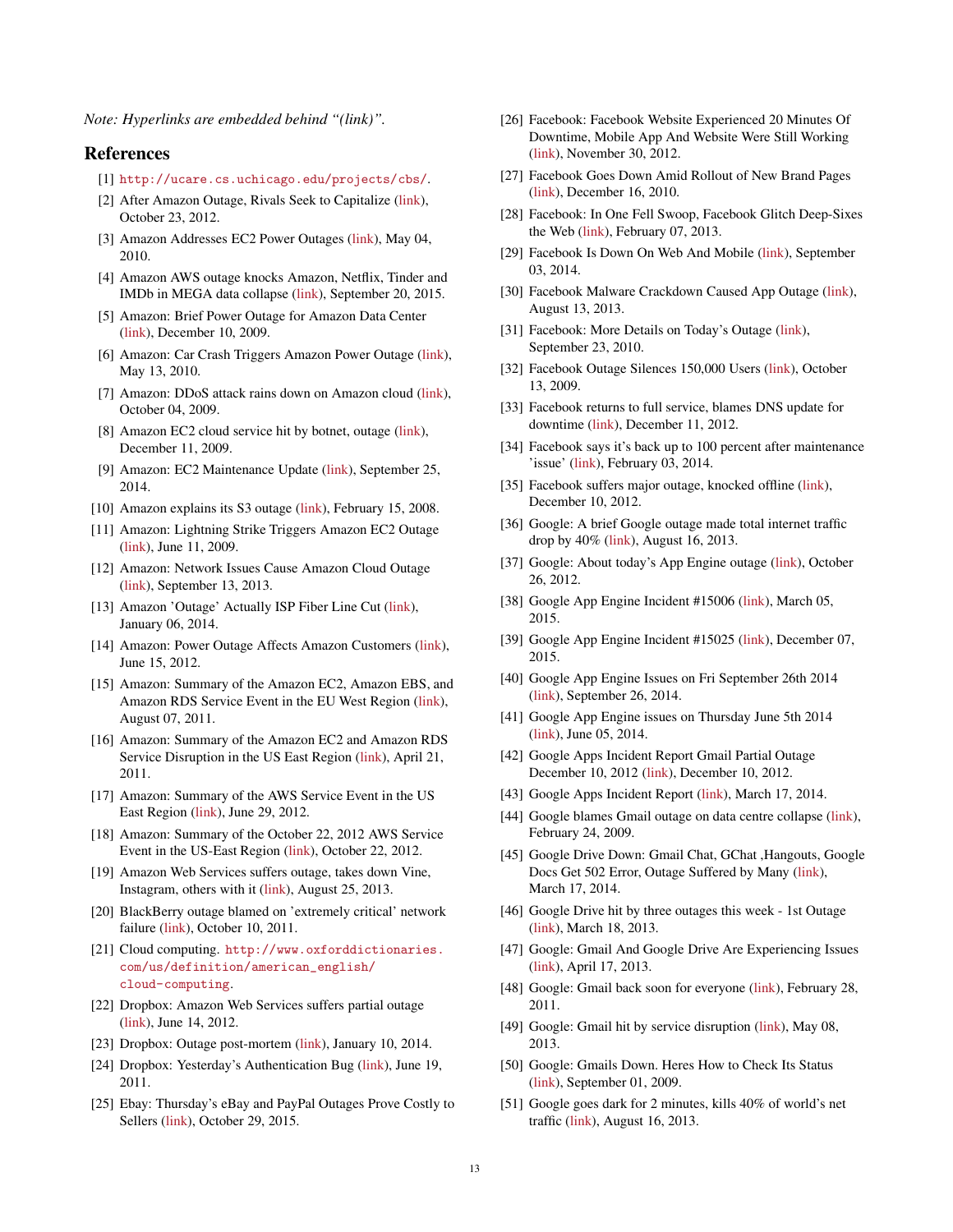- <span id="page-13-10"></span>[52] Google: More On Gmail's Delivery Delays [\(link\)](http://googleenterprise.blogspot.co.uk/2013/09/more-on-gmails-delivery-delays.html), September 23, 2013.
- <span id="page-13-49"></span>[53] Google: Post-mortem for February 24th, 2010 outage [\(link\)](https://groups.google.com/forum/#!topic/google-appengine/p2QKJ0OSLc8), February 24, 2010.
- <span id="page-13-23"></span>[54] Google: The Dog Ate Our Homework, Google Drive Is Down [\(link\)](http://techcrunch.com/2015/10/09/the-dog-ate-our-homework-google-drive-is-down/), October 09, 2015.
- <span id="page-13-6"></span>[55] Google: Today's outage for several Google services [\(link\)](http://googleblog.blogspot.com/2014/01/todays-outage-for-several-google.html), January 24, 2014.
- <span id="page-13-22"></span>[56] Google: What Happened to Google Docs on Wednesday [\(link\)](http://googleforwork.blogspot.co.id/2011/09/what-happened-to-google-docs-on.html), September 07, 2011.
- <span id="page-13-27"></span>[57] Google: Widespread Google outages rattle users [\(link\)](http://www.cnet.com/news/widespread-google-outages-rattle-users/), May 14, 2009.
- <span id="page-13-32"></span>[58] Icloud: Apple woes continue: Some reporting iCloud down across iOS, Mac, and web [\(link\)](http://9to5mac.com/2014/09/29/apple-woes-continue-some-reporting-icloud-down-across-ios-mac-and-web/), September 30, 2014.
- <span id="page-13-44"></span>[59] iCloud had a big hiccup this morning, several services still experiencing problems [\(link\)](http://gigaom.com/2013/02/28/icloud-had-a-big-hiccup-this-morning-several-services-still-experiencing-problems/), February 28, 2013.
- <span id="page-13-18"></span>[60] Instagram URL Shortener Issues: Instagr Outage Across Facebook, Twitter, Photo App Problems Due to Shortlink Glitch, Photos Not Appearing [\(link\)](http://www.mstarz.com/articles/10071/20130321/instagram-shortener-issues-instagr-outage-across-facebook-twitter-photo-app-problems-due-to-shortlink-glitch-photos-not-appearing.htm), March 21, 2013.
- <span id="page-13-39"></span>[61] Instagram Went Down, And It Might Have Been Justin Biebers Fault [\(link\)](http://techcrunch.com/2014/03/03/is-instagram-down/), March 03, 2014.
- <span id="page-13-1"></span>[62] Messaging app Telegram added 5m new users the day after WhatsApp outage [\(link\)](http://www.theguardian.com/technology/2014/feb/24/telegram-messaging-app-whatsapp-down-facebook), February 24, 2014.
- <span id="page-13-2"></span>[63] Microsoft: Details of the December 28th, 2012 Windows Azure Storage Disruption in US South [\(link\)](http://azure.microsoft.com/blog/2013/01/16/details-of-the-december-28th-2012-windows-azure-storage-disruption-in-us-south/), December 28, 2012.
- <span id="page-13-4"></span>[64] Microsoft: Details of the February 22nd 2013 Windows Azure Storage Disruption [\(link\)](http://azure.microsoft.com/blog/2013/03/01/details-of-the-february-22nd-2013-windows-azure-storage-disruption/), February 22, 2013.
- <span id="page-13-19"></span>[65] Microsoft: Details of the Hotmail / Outlook.com outage on March 12th [\(link\)](http://blogs.office.com/2013/03/13/details-of-the-hotmail-outlook-com-outage-on-march-12th/), March 12, 2013.
- <span id="page-13-24"></span>[66] Microsoft: Errant Safety Valve Caused Windows Azure Outage [\(link\)](http://www.datacenterknowledge.com/archives/2012/08/03/errant-safety-valve-caused-windows-azure-outage/), July 26, 2012.
- <span id="page-13-16"></span>[67] Microsoft: Final Root Cause Analysis and Improvement Areas: Nov 18 Azure Storage Service Interruption [\(link\)](http://azure.microsoft.com/blog/2014/12/17/final-root-cause-analysis-and-improvement-areas-nov-18-azure-storage-service-interruption/), November 19, 2014.
- <span id="page-13-29"></span>[68] Microsoft: Major Microsoft Cloud Outage Blamed on DNS Failure [\(link\)](http://redmondmag.com/Blogs/The-Schwartz-Report/2013/11/Outage-Blamed-on-DNS-Failure.aspx), November 21, 2012.
- <span id="page-13-8"></span>[69] Microsoft Office 365, Azure portals offline for many users in Europe [\(link\)](http://www.theregister.co.uk/2015/12/03/office_365_goes_offline/), December 03, 2015.
- <span id="page-13-46"></span>[70] Microsoft SkyDrive suffers outages [\(link\)](http://www.theaustralian.com.au/technology/microsoft-suffers-outages/story-e6frgakx-1226765853886?nk=17993311c8339e57dd2b84590efdab27), November 22, 2013.
- <span id="page-13-30"></span>[71] Microsoft: Summary of Windows Azure Service Disruption on Feb 29th, 2012 [\(link\)](http://azure.microsoft.com/blog/2012/03/09/summary-of-windows-azure-service-disruption-on-feb-29th-2012/), February 29, 2012.
- <span id="page-13-35"></span>[72] Netflix: Amazon AWS Takes Down Netflix On Christmas Eve [\(link\)](http://www.forbes.com/sites/kellyclay/2012/12/24/amazon-aws-takes-down-netflix-on-christmas-eve/), December 24, 2012.
- <span id="page-13-25"></span>[73] Office 365: Feb 1 Office 365 Outage Incident Review released [\(link\)](https://www.cogmotive.com/blog/office-365-tips/feb-1-office-365-outage-incident-review-release), February 01, 2013.
- <span id="page-13-34"></span>[74] Office 365, Google Docs go down again, could give pause to the cloud-wary [\(link\)](http://arstechnica.com/business/2011/09/office-365-google-docs-go-down-again-could-give-pause-to-the-cloud-wary/), September 08, 2011.
- <span id="page-13-45"></span>[75] Office 365: Microsoft fixes Office 365 access after EU-wide outage [\(link\)](http://www.telegraph.co.uk/technology/microsoft/12030984/Microsoft-Office-365-goes-down-for-users-in-many-countries.html), December 03, 2015.
- <span id="page-13-13"></span>[76] Office 365: Microsoft Offers Explanations for Lync and Exchange Service Outages [\(link\)](http://redmondmag.com/articles/2014/06/27/explanations-for-service-outages.aspx), June 23, 2014.
- <span id="page-13-20"></span>[77] Office 365 outage Thursday night [\(link\)](http://www.zdnet.com/office-365-outage-thursday-night-7000020069/), August 29, 2013.
- <span id="page-13-5"></span>[78] Office 365: Update on recent customer issues [\(link\)](http://blogs.office.com/2012/11/13/update-on-recent-customer-issues/), November 13, 2012.
- <span id="page-13-51"></span>[79] PSN Is Down In Inaugural Outage Of 2016 [Updates] [\(link\)](http://www.forbes.com/sites/insertcoin/2016/01/04/psn-is-down-in-inaugural-outage-of-2016/#401aefd0355d), January 4, 2016.
- <span id="page-13-36"></span>[80] Psnetwork: PSN Suffers from "Connection Issue", Downtime Just Before Christmas, Error Code 80710092 [\(link\)](http://www.playstationlifestyle.net/2013/12/24/psn-suffers-from-connection-issues-downtime-just-before-christmas-error-code-80710092/), December 24, 2013.
- <span id="page-13-48"></span>[81] Psnetwork: Xbox Live And PlayStation Network Are Still Down, And The Hacker Gang Lizard Squad Is Loving It [\(link\)](http://www.businessinsider.com/xbox-live-and-playstation-network-are-still-down-and-the-hacker-gang-lizard-squad-is-loving-it-2014-12), December 25, 2014.
- <span id="page-13-7"></span>[82] Rackspace: 3 difficult days for Rackspace Cloud Load Balancers [\(link\)](http://iwgcr.org/3-difficult-days-for-rackspace-cloud-load-balancers/), May 20, 2013.
- <span id="page-13-17"></span>[83] Rackspace: Downtime At Rackspace Cloud [\(link\)](http://techcrunch.com/2009/11/02/large-scale-downtime-at-rackspace-cloud/), November 02, 2009.
- <span id="page-13-28"></span>[84] Rackspace: Network Issue Cited in Rackspace Outage [\(link\)](http://www.datacenterknowledge.com/archives/2009/12/18/network-issue-cited-in-rackspace-outage/), December 18, 2009.
- <span id="page-13-3"></span>[85] Rackspace: Network Virtualization Platform (NVP) Incident Reports [\(link\)](https://community.rackspace.com/cfs-filesystemfile.ashx/__key/telligent-evolution-components-attachments/00-34-00-00-00-00-08-41/Incident-Reports-_2D00_-CLB-and-NVP.pdf), June 20, 2013.
- <span id="page-13-47"></span>[86] Rackspace Outage & Global DDoS Attack [\(link\)](http://readymadeweb.com/2013/03/27/rackspace-outage-global-ddos-attack/), March 27, 2013.
- <span id="page-13-11"></span>[87] Rackspace Outage Nov 12th [\(link\)](http://www.realestatewebmasters.com/blogs/rew-steven/rackspace-outage-nov-12th/show/), November 12, 2014.
- <span id="page-13-41"></span>[88] Rackspace: Performance Problems for Rackspace Cloud [\(link\)](http://www.datacenterknowledge.com/archives/2010/01/14/performance-problems-for-rackspace-cloud/), January 14, 2010.
- <span id="page-13-0"></span>[89] RIM lost \$54 million on four-day global BlackBerry outage [\(link\)](http://www.zdnet.com/article/rim-lost-54-million-on-four-day-global-blackberry-outage/), March 20, 2012.
- <span id="page-13-43"></span>[90] Salesforce CS10 instance disrupted [\(link\)](http://iwgcr.org/salesforce-cs10-instance-disrupted/), May 21, 2013.
- <span id="page-13-40"></span>[91] Salesforce disruption: NA2 and next day, CS1 [\(link\)](http://iwgcr.org/salesforce-disruption/), December 04, 2012.
- <span id="page-13-26"></span>[92] Salesforce Goes Down in North America and Europe [\(link\)](http://iwgcr.org/salesforce-goes-down-in-north-america-and-europe/), November 14, 2013.
- <span id="page-13-50"></span>[93] Salesforce: Isolated Data Loss at Salesforce [\(link\)](http://iwgcr.org/isolated-data-loss-at-salesforce/), August 16, 2013.
- <span id="page-13-42"></span>[94] Salesforce: Major Outage for Salesforce.com [\(link\)](http://www.datacenterknowledge.com/archives/2012/07/10/major-outage-salesforce-com/), July 10, 2012.
- <span id="page-13-12"></span>[95] Salesforce: Major service disruption hits Salesforce.com [\(link\)](http://www.mycustomer.com/topic/technology/major-service-disruption-hits-salesforcecom), January 04, 2010.
- <span id="page-13-31"></span>[96] Salesforce NA11 and NA13 instances disrupted [\(link\)](http://iwgcr.org/salesforce-na11-and-na13-instances-disrupted/), May 26, 2013.
- <span id="page-13-21"></span>[97] Salesforce.com NA13 instance go down after an upgrade [\(link\)](http://iwgcr.org/salesforce-com-na13-instance-go-down-after-an-upgrade/), March 19, 2013.
- <span id="page-13-33"></span>[98] salesforce.com NA8 outage [\(link\)](http://iwgcr.org/salesforce-com-na8-outage/), February 01, 2013.
- <span id="page-13-14"></span>[99] Salesforce.com Outage and Dashboards [\(link\)](http://www.datacenterknowledge.com/archives/2009/01/08/the-salesforcecom-outage-and-dashboards/), January 06, 2009.
- <span id="page-13-15"></span>[100] Skype Holiday Present Down for a Day [\(link\)](http://www.availabilitydigest.com/public_articles/0601/skype.pdf), December 22, 2010.
- <span id="page-13-9"></span>[101] Twitter: Extremely high volume of whales [\(link\)](http://twitterstatus.tumblr.com/post/344235824/extremely-high-volume-of-whales), January 20, 2010.
- <span id="page-13-37"></span>[102] Twitter Goes Down On Inauguration Day 2013 For Some Users [\(link\)](http://www.huffingtonpost.com/2013/01/21/twitter-down-inauguration-day_n_2522196.html), January 21, 2013.
- <span id="page-13-38"></span>[103] Twitter: Is the World Cup Bringing Down Twitter? [\(link\)](https://gigaom.com/2010/06/11/is-the-world-cup-bringing-down-twitter/), June 11, 2010.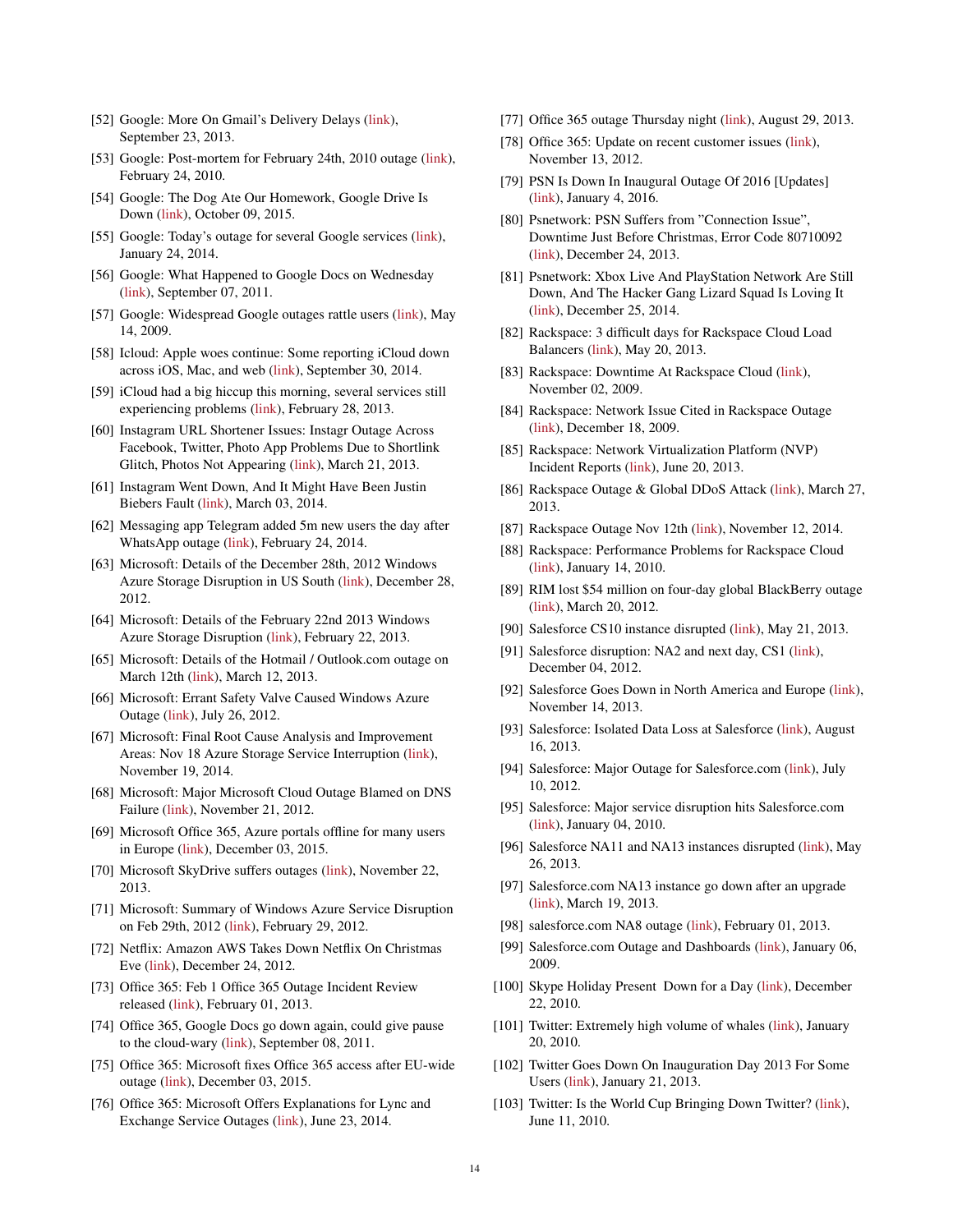- <span id="page-14-15"></span>[104] Twitter: Our apologies for todays outage. [\(link\)](https://blog.twitter.com/2012/our-apologies-for-todays-outage), July 26, 2012.
- <span id="page-14-30"></span>[105] Twitter outage caused by human error, domain briefly yanked [\(link\)](http://www.cnet.com/news/twitter-outage-caused-by-human-error-domain-briefly-yanked/), October 08, 2012.
- <span id="page-14-27"></span>[106] Twitter: sign in issue [\(link\)](http://twitterstatus.tumblr.com/post/106461837558/sign-in-issue), December 28, 2014.
- <span id="page-14-22"></span>[107] Twitter: Site Availability Issues Due to Failed Enhancement of Our Timeline Cache [\(link\)](http://twitterstatus.tumblr.com/post/699623494/site-availability-issues-due-to-failed-enhancement), June 14, 2010.
- <span id="page-14-17"></span>[108] Twitter Site Back After 90-Minute Outage [\(link\)](http://mashable.com/2011/12/31/twitter-is-down-2/), December 31, 2011.
- <span id="page-14-25"></span>[109] Twitter: SSL Certificate Errors [\(link\)](http://twitterstatus.tumblr.com/post/867430677/ssl-certificate-errors), July 27, 2010.
- <span id="page-14-26"></span>[110] Twitter: SSL Issue [\(link\)](http://twitterstatus.tumblr.com/post/808469968/ssl-issue), July 13, 2010.
- <span id="page-14-2"></span>[111] Twitter Stock (TWTR) Dropped \$1 During Site Outage [\(link\)](http://abcnews.go.com/blogs/business/2014/03/twitter-stock-twtr-dropped-1-during-site-outage/), March 11, 2014.
- <span id="page-14-23"></span>[112] Twitter: Tracking down data inconsistencies [\(link\)](http://twitterstatus.tumblr.com/post/99180872/tracking-down-data-inconsistencies), April 22, 2009.
- <span id="page-14-24"></span>[113] Twitter: Update on site reliability progress [\(link\)](http://twitterstatus.tumblr.com/post/89846045/update-on-site-reliability-progress), March 25, 2009.
- <span id="page-14-32"></span>[114] Twitter Worm: A Closer Look at What Happened [\(link\)](http://www.pcworld.com/article/163054/twitter_mikeyy_worm_stalkdaily.html), April 11, 2009.
- <span id="page-14-33"></span>[115] Wechat: China's WeChat Suffers Major Network Outage [\(link\)](http://www.cellular-news.com/story/Services/61130.php), July 22, 2013.
- <span id="page-14-28"></span>[116] WhatsApp Is Down, Confirms Server Issues [\(link\)](http://techcrunch.com/2014/02/22/whatsapp-is-down-facebooks-new-acquisition-confirms/), February 22, 2014.
- <span id="page-14-0"></span>[117] Xbox: Microsoft Azure and Xbox Live Services Experiencing Outages [\(link\)](http://gadgets.ndtv.com/internet/news/microsoft-azure-and-xbox-live-services-experiencing-outages-622865), November 19, 2014.
- <span id="page-14-1"></span>[118] Xbox: Microsoft To Refund Windows Azure Customers Hit By 12 Hour Outage That Disrupted Xbox Live [\(link\)](http://techcrunch.com/2013/02/24/microsoft-to-refund-windows-azure-customers-hit-by-12-hour-outage-that-disrupted-xbox-live/), February 22, 2013.
- <span id="page-14-31"></span>[119] Xbox: The FBI Is Investigating Hacker Group 'Lizard Squad' Over Xbox Live And Playstation Network Attacks [\(link\)](http://www.ibtimes.com/fbi-investigating-hacker-group-lizard-squad-over-xbox-live-playstation-network-1768302), Desember 28, 2014.
- <span id="page-14-34"></span>[120] Yahoo!: Yahoo Mail suffers yet another outage [\(link\)](http://www.theinquirer.net/inquirer/news/2383013/yahoo-mail-suffers-major-outage-due-to-severed-underwater-cable), November 20, 2014.
- <span id="page-14-18"></span>[121] Mona Attariyan and Jason Flinn. Automating Configuration Troubleshooting with Dynamic Information Flow Analysis. In *OSDI '10*.
- <span id="page-14-14"></span>[122] Algirdas Avizienis, Jean-Claude Laprie, Brian Randell, and Carl Landwehr. Basic Concepts and Taxonomy of Dependable and Secure Computing. *IEEE Transactions on Dependable and Secure Computing*, 1(1):11–33, October 2004.
- <span id="page-14-20"></span>[123] Lakshmi N. Bairavasundaram, Garth R. Goodson, Shankar Pasupathy, and Jiri Schindler. An Analysis of Latent Sector Errors in Disk Drives. In *SIGMETRICS '07*.
- <span id="page-14-35"></span>[124] Ritwik Banerjee, Abbas Razaghpanah, Luis Chiang, Akassh Mishra, Vyas Sekar, Yejin Choi, and Phillipa Gill. Internet Outages, the Eyewitness Accounts: Analysis of the Outages Mailing List. In *Proceedings of Passive and Active Measurement Conference (PAM)*, 2015.
- <span id="page-14-10"></span>[125] Theophilus Benson, Sambit Sahu, Aditya Akella, and Anees Shaikh. A First Look at Problems in the Cloud. In *HotCloud '10*.
- <span id="page-14-3"></span>[126] Robert Birke, Ioana Giurgiu, Lydia Y. Chen, Dorothea Wiesmann, and Ton Engbersen. Failure Analysis of Virtual

and Physical Machines: Patterns, Causes and Characteristics. In *DSN '14*.

- <span id="page-14-19"></span>[127] Peter Bodik, Armando Fox, Michael Franklin, Michael Jordan, and David Patterson. Characterizing, Modeling, and Generating Workload Spikes for Stateful Services. In *SoCC '10*.
- <span id="page-14-21"></span>[128] Aaron B. Brown and David A. Patterson. To Err is Human. In *EASY '01*.
- <span id="page-14-7"></span>[129] Xin Chen, Charng-Da Lu, and Karthik Pattabiraman. Failure Analysis of Jobs in Compute Clouds: A Google Cluster Case Study. In *IEEE 25th International Symposium on Software Reliability Engineering (ISSRE)*, 2014.
- <span id="page-14-11"></span>[130] Thanh Do, Mingzhe Hao, Tanakorn Leesatapornwongsa, Tiratat Patana-anake, and Haryadi S. Gunawi. Limplock: Understanding the Impact of Limpware on Scale-Out Cloud Systems. In *SoCC '13*.
- <span id="page-14-9"></span>[131] Nosayba El-Sayed and Bianca Schroeder. Reading between the lines of failure logs: Understanding how HPC systems fail. In *DSN '13*.
- <span id="page-14-5"></span>[132] Daniel Ford, Franis Labelle, Florentina I. Popovici, Murray Stokely, Van-Anh Truong, Luiz Barroso, Carrie Grimes, and Sean Quinlna. Availability in Globally Distributed Storage Systems. In *OSDI '10*.
- <span id="page-14-8"></span>[133] Peter Garraghan, Paul Townend, and Jie Xu. An Empirical Failure-Analysis of a Large-Scale Cloud Computing Environment. In *HASE '14*.
- <span id="page-14-4"></span>[134] Phillipa Gill, Navendu Jain, and Nachiappan Nagappan. Understanding Network Failures in Data Centers: Measurement, Analysis, and Implications. In *SIGCOMM '11*.
- <span id="page-14-36"></span>[135] Jim Gray. Why Do Computers Stop and What Can We Do About It? In *6th International Conference on Reliability and Distributed Databases*, June 1987.
- <span id="page-14-12"></span>[136] Haryadi S. Gunawi, Thanh Do, Pallavi Joshi, Peter Alvaro, Joseph M. Hellerstein, Andrea C. Arpaci-Dusseau, Remzi H. Arpaci-Dusseau, Koushik Sen, and Dhruba Borthakur. FATE and DESTINI: A Framework for Cloud Recovery Testing. In *NSDI '11*.
- <span id="page-14-6"></span>[137] Haryadi S. Gunawi, Mingzhe Hao, Tanakorn Leesatapornwongsa, Tiratat Patana-anake, Thanh Do, Jeffry Adityatama, Kurnia J. Eliazar, Agung Laksono, Jeffrey F. Lukman, Vincentius Martin, and Anang D. Satria. What Bugs Live in the Cloud? A Study of 3000+ Issues in Cloud Systems. In *SoCC '14*.
- <span id="page-14-29"></span>[138] Zhenyu Guo, Sean McDirmid, Mao Yang, Li Zhuang, Pu Zhang, Yingwei Luo, Tom Bergan, Madan Musuvathi, Zheng Zhang, and Lidong Zhou. Failure Recovery: When the Cure Is Worse Than the Disease. In *HotOS XIV*.
- <span id="page-14-16"></span>[139] James Hamilton. Inter Datacenter Replication and Geo-Redundancy. [http://perspectives.mvdirona.](http://perspectives.mvdirona.com/) [com/2](http://perspectives.mvdirona.com/)010/05/inter-datacenterreplication-geo-redundancy/, 2010.
- <span id="page-14-13"></span>[140] Mingzhe Hao, Gokul Soundararajan, Deepak Kenchammana-Hosekote, Andrew A. Chien, and Haryadi S. Gunawi. The Tail at Store: A Revelation from Millions of Hours of Disk and SSD Deployments. In *FAST '16*.